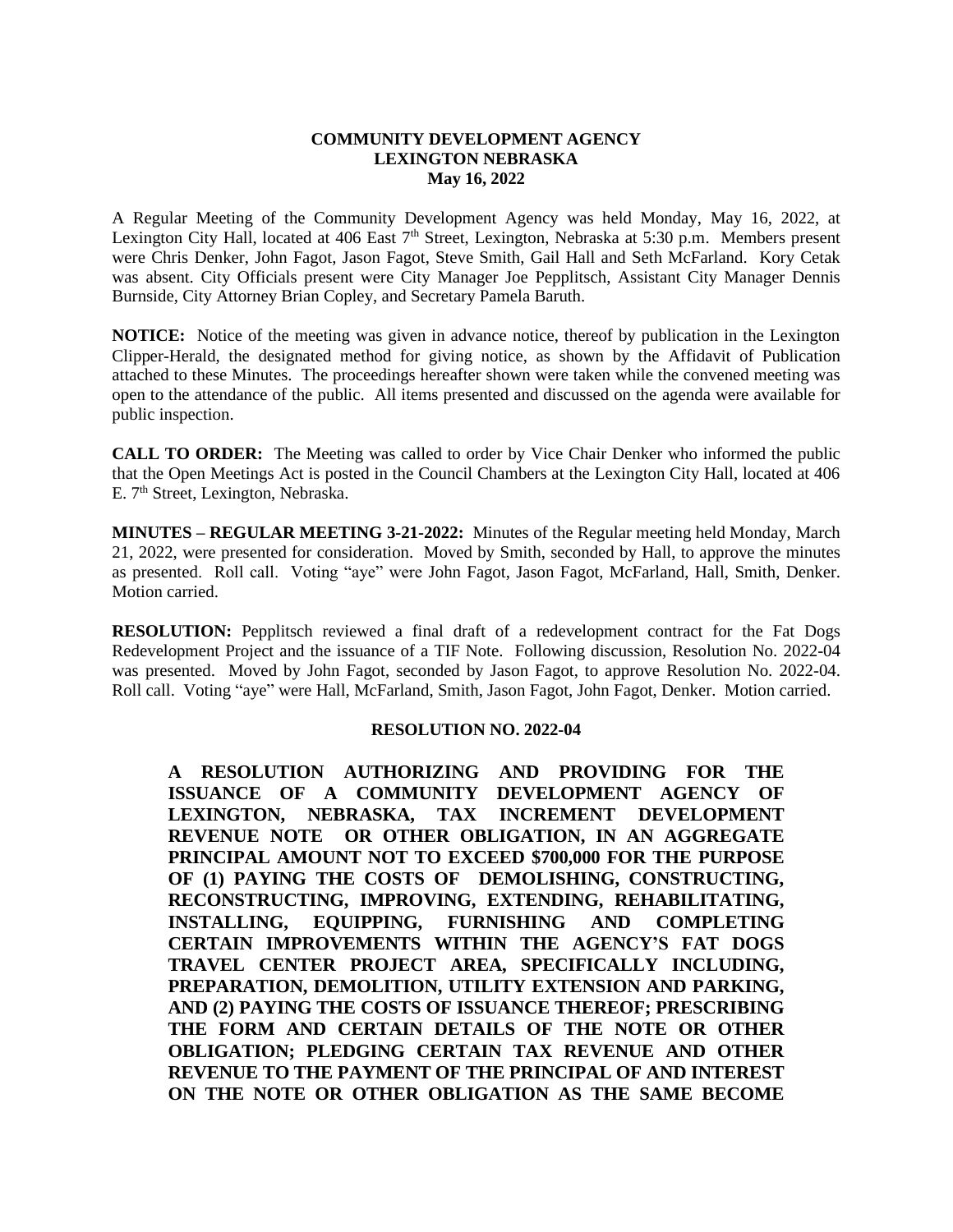**DUE; LIMITING PAYMENT OF THE NOTE OR OTHER OBLIGATION TO SUCH TAX REVENUES; CREATING AND ESTABLISHING FUNDS AND ACCOUNTS; DELEGATING, AUTHORIZING AND DIRECTING THE FINANCE DIRECTOR TO EXERCISE HIS OR HER INDEPENDENT DISCRETION AND JUDGMENT IN DETERMINING AND FINALIZING CERTAIN TERMS AND PROVISIONS OF THE NOTE OR OTHER OBLIGATION NOT SPECIFIED HEREIN; APPROVING A REDEVELOPMENT CONTRACT AND REDEVELOPMENT PLAN; TAKING OTHER ACTIONS AND MAKING OTHER COVENANTS AND AGREEMENTS IN CONNECTION WITH THE FOREGOING; AND RELATED MATTERS.**

# **BE IT RESOLVED BY THE MEMBERS OF THE COMMUNITY DEVELOPMENT AGENCY OF LEXINGTON, NEBRASKA:**

## **ARTICLE I**

## **FINDINGS AND DETERMINATIONS**

**Section 1.1. Findings and Determinations**. The Members of the Community Development Agency of Lexington, Nebraska (the "**Agency**") hereby find and determine as follows:

(a) The City of Lexington, Nebraska (the "**City**"), pursuant to the Plan Resolution (hereinafter defined), approved the City of Lexington Redevelopment Plan for Fat Dogs Travel Center (the **"Redevelopment Plan"**) under and pursuant to which the Agency shall undertake from time to time to redevelop and rehabilitate the Redevelopment Area (hereinafter defined).

(b) Pursuant to the Redevelopment Plan, the Agency has previously obligated itself and/or will hereafter obligate itself to provide a portion of the financing to acquire, construct, reconstruct, improve, extend, rehabilitate, install, equip, furnish and complete, at the cost and expense of the Redeveloper, a

portion of the improvements (as defined in the Redevelopment Contract hereinafter identified) in the Redevelopment Area (the **"Project Costs"**), (as defined in the Redevelopment Contract), (collectively, the **"Project"**), as more fully described in the Redevelopment Contract (hereinafter defined).

(c) The Agency is authorized by the Redevelopment Law (hereinafter defined) to issue tax allocation notes for the purpose of paying the costs and expenses of the Project, the principal and interest of which is payable from certain tax revenues as set forth in the Redevelopment Law.

(d) In order to provide funds to pay a portion of the costs of the Project, it is necessary, desirable, advisable, and in the best interest of the Agency for the Agency to issue a Tax Increment Development Revenue Note or other obligation in an aggregate principal amount not to exceed \$700,000 (the **"Note"**).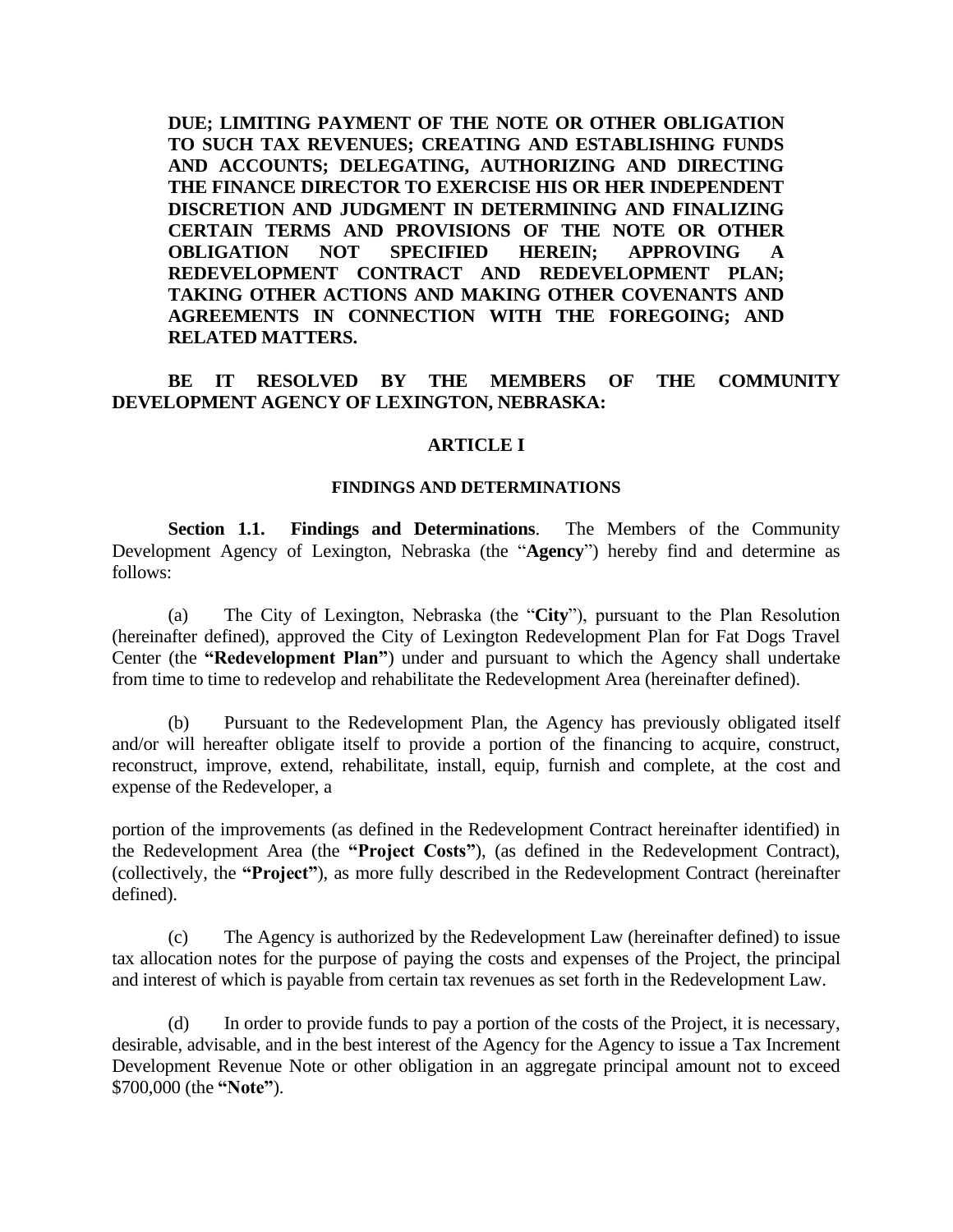(e) All conditions, acts and things required to exist or to be done precedent to the issuance of the Note do exist and have been done as required by law.

## **ARTICLE II**

# **CERTAIN DEFINITIONS; COMPUTATIONS; CERTIFICATES AND OPINIONS; ORDERS AND DIRECTIONS**

**Section 2.1. Definitions of Special Terms.** Unless the context clearly indicates some other meaning or may otherwise require, and in addition to those terms defined elsewhere herein, the terms defined in this **Section 2.1** shall, for all purposes of this Resolution, any Resolution or other instrument amendatory hereof or supplemental hereto, instrument or document herein or therein mentioned, have the meanings specified herein, with the following definitions to be equally applicable to both the singular and plural forms of any terms defined herein:

**"Agency"** means the Community Development Agency of Lexington, Nebraska.

**City"** means the City of Lexington, Nebraska.

**"Project Costs"** means the redevelopment project costs (as defined in the Redevelopment Contract) in the Redevelopment Area, the costs of which are eligible to be paid from the proceeds of the Note.

**"Assessor"** means the Assessor of Dawson County, Nebraska.

**"Note"** means the Fat Dogs Travel Center Redevelopment Project Tax Increment Development Revenue Note Series 2022 of the Agency, in an aggregate principal amount not to exceed \$700,000, issued pursuant to this Resolution and shall include any note, including refunding note, interim certificate, debenture, or other obligation issued pursuant to the Redevelopment Law. At the option of the Owner of the Note, the titular designation of such Note may be revised to state note, interim certificate, debenture, obligation, or such other designation as is appropriate.

**"Secretary"** means the Secretary of the Agency.

**"Cumulative Outstanding Principal Amount"** means the aggregate principal amount of the Note issued and Outstanding from time to time in accordance with the provisions of this Resolution, as reflected in the records maintained by the Registrar as provided in this Resolution.

**"Date of Original Issue"** means the date the Note is initially issued, which shall be the date of the first allocation of principal on the Note as further described in **Section 3.2**.

**"Debt Service"** means, as of any particular date of computation, and with respect to any period, the amount to be paid or set aside as of such date or such period for the payment of the principal on the Note.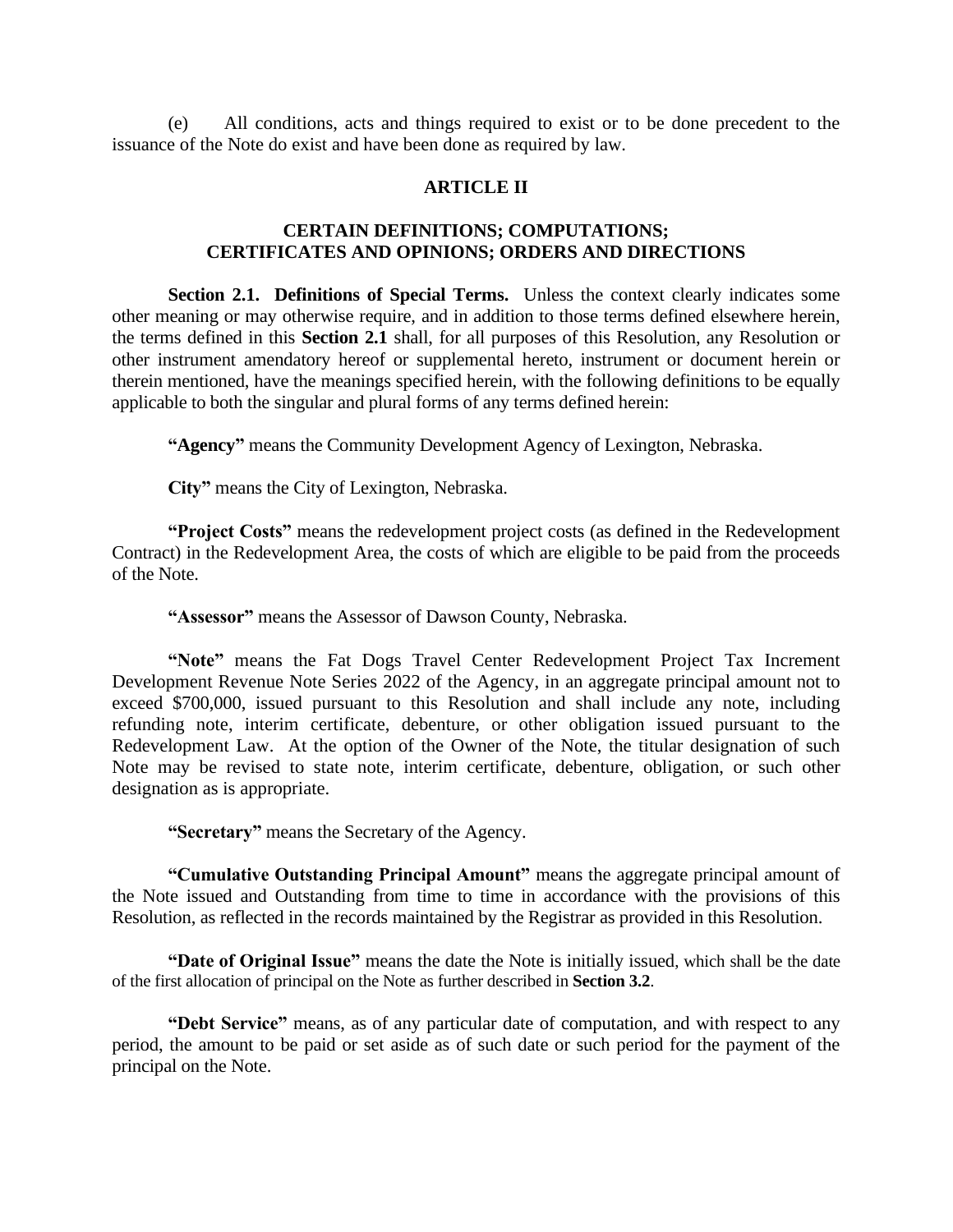**"Escrow Obligations"** means (a) Government Obligations, (b) certificates of deposit issued by a bank or trust company which are (1) fully insured by the Federal Deposit Insurance Corporation or similar corporation chartered by the United States or (2) secured by a pledge of any Government Obligations having an aggregate market value, exclusive of accrued interest, equal at least to the principal amount of the certificates so secured, which security is held in a custody account by a custodian satisfactory to the Registrar, or (c)(1) evidences of a direct ownership in future interest or principal on Government Obligations, which Government Obligations are held in a custody account by a custodian satisfactory to the Registrar pursuant to the terms of a custody agreement in form and substance acceptable to the Registrar and (2) obligations issued by any state of the United States or any political subdivision, public instrumentality or public authority of any state, which obligations are fully secured by and payable solely from Government Obligations, which Government Obligations are held pursuant to an agreement in form and substance acceptable to the Registrar and, in any such case, maturing as to principal and interest in such amounts and at such times as will insure the availability of sufficient money to make the payment secured thereby.

**"Finance Director"** means the Treasurer/Finance Director or Acting Treasurer/Finance Director, as the case may be, of the City.

**"Fiscal Year"** means the twelve-month period established by the City or provided by law from time to time as its fiscal year.

**"Government Obligations"** means direct obligations of, or obligations the principal of and interest on which are unconditionally guaranteed by, the United States of America.

**"Improvements"** means the improvements to be constructed, reconstructed, acquired, improved, extended, rehabilitated, installed, equipped, furnished and completed in the Project Area in accordance with the Redevelopment Plan, including, but not limited to, the improvements constituting the Project (as defined in the Redevelopment Contract).

**"Payment Date"** means June 1 and December 1 of each year any Note is outstanding, commencing on the first Payment Date following the Date of Original Issue.

**"Chairman"** means the Chairman of the Agency.

**"Outstanding"** means when used with reference to any Note, as of a particular date, all Notes theretofore authenticated and delivered under this Resolution except:

(a) Notes theretofore canceled by the Registrar or delivered to the Registrar for cancellation;

(b) Notes which are deemed to have been paid in accordance with **Section 10.1** hereof;

(c) Notes alleged to have been mutilated, destroyed, lost or stolen which have been paid as provided in **Section 3.9** hereof; and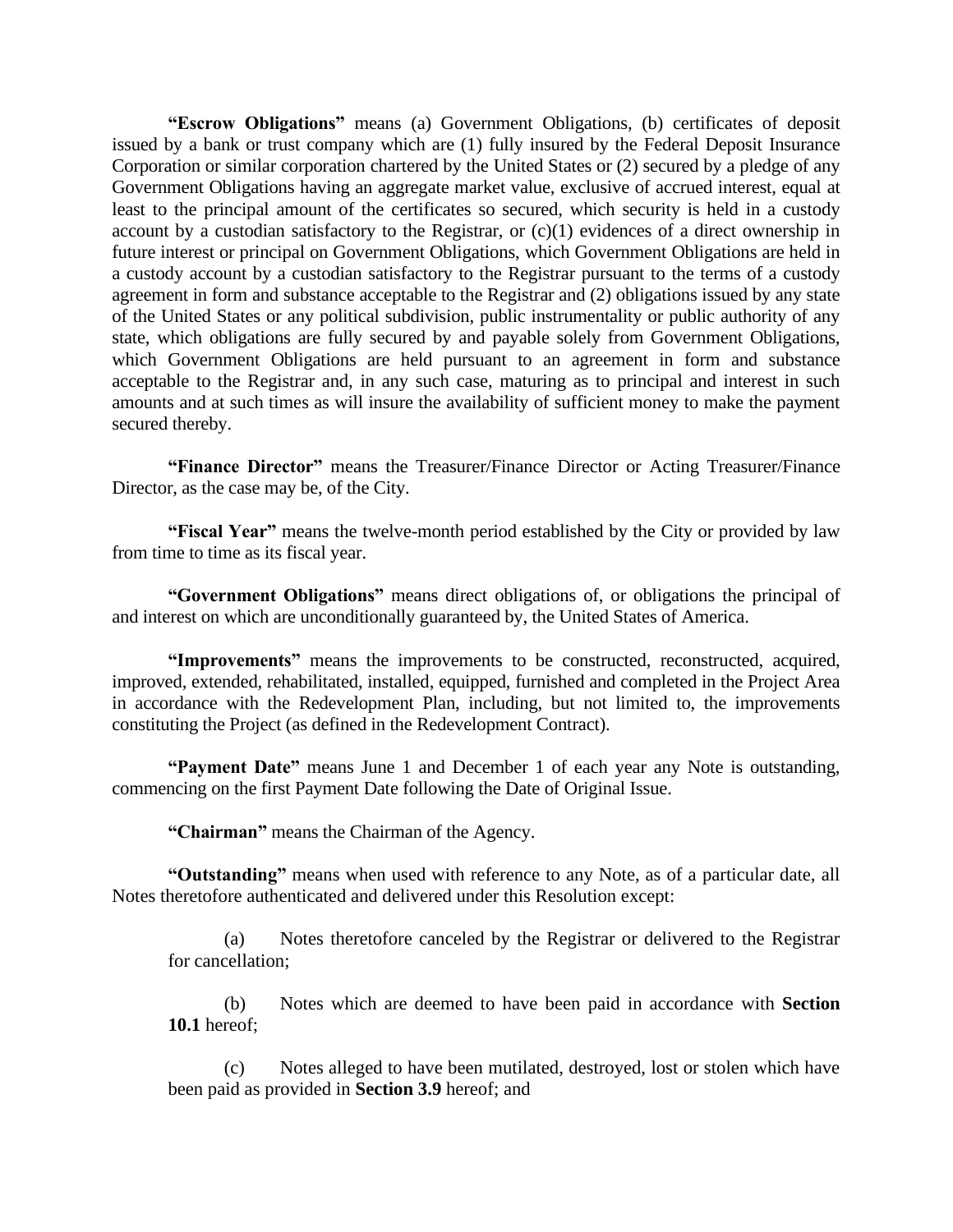(d) Notes in exchange for or in lieu of which other Notes have been authenticated and delivered pursuant to this Resolution.

**"Owner"** means the person(s) identified as the owner(s) of the Note from time to time, as indicated on the books of registry maintained by the Registrar.

**"Plan Resolution"** means, Resolution No. \_\_\_\_\_\_\_\_\_\_\_ of the City, together with any other resolution providing for approval of the Redevelopment Plan.

**"Project Area"** means the area identified and referred to as the Project Site in the Redevelopment Contract.

**"Record Date"** means, for each Payment Date, the 15<sup>th</sup> day immediately preceding such Payment Date.

**"Redeveloper"** means the Redeveloper as defined in the Redevelopment Contract responsible for constructing, reconstructing, acquiring, improving, extending, rehabilitating, installing, equipping, furnishing and completing the Project.

**"Redeveloper Note"** means any Note that is owned by the Redeveloper according to the records of the Registrar.

**"Redevelopment Contract"** means the City of Lexington Redevelopment Contract Fat Dogs Travel Center, Redevelopment Project, dated the date of its execution, between the Agency, and Wilkinson Development, Inc., relating to the Project.

**"Redevelopment Area"** means the community redevelopment area described, defined or otherwise identified or referred to in the Redevelopment Plan.

**"Redevelopment Law"** means Article VIII, Section 12 of the Constitution of the State and Chapter 18, Article 21, Reissue Revised Statutes of Nebraska, as amended.

**"Redevelopment Plan"** means the "Redevelopment Plan Fat Dogs Travel Center" passed, adopted and approved by the City pursuant to the Plan Resolution, and shall include any amendment of such Redevelopment Plan heretofore or hereafter made by the City pursuant to law.

**"Refunding Notes"** means the notes authorized to be issued pursuant to **Article V**.

**"Registrar"** means the Treasurer of the City of Lexington, Nebraska, in its capacity as registrar and paying agent for the Note.

**"Resolution"** means this Resolution as from time to time amended or supplemented.

**"Revenue"** means the Tax Revenue.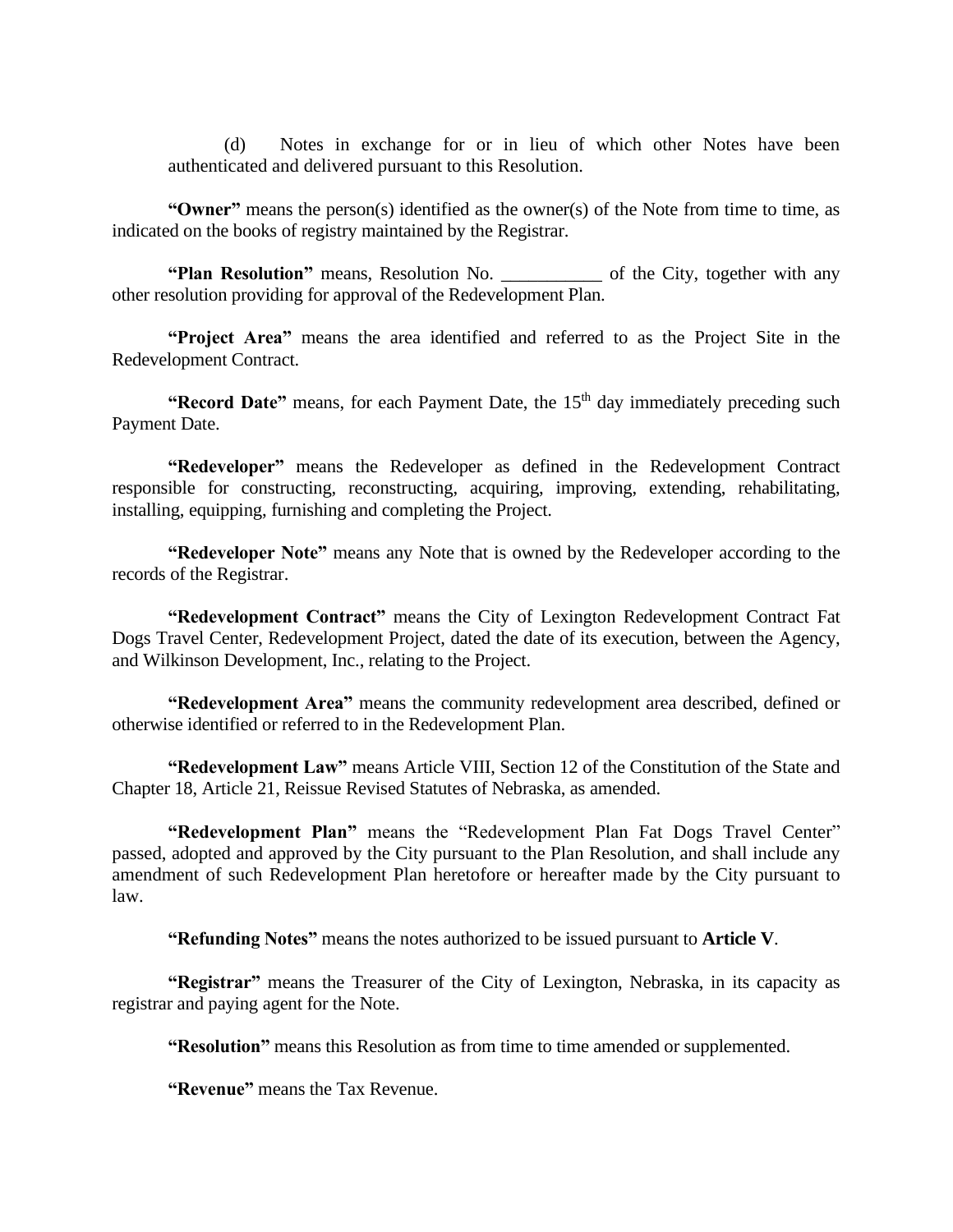**"Special Fund"** means the fund by that name created in **Section 7.1**.

**"State"** means the State of Nebraska.

**"Tax Revenue"** means, with respect to the Project Area, (a) those tax revenues referred to (1) in the last sentence of the first paragraph of Article VIII, Section 12 of the Constitution of the State and (2) in Section 18-2147, Reissue Revised Statutes of Nebraska, as amended, and (b) all payments made in lieu thereof.

**"Treasurer"** means the Treasurer of Dawson County, Nebraska.

**Section 2.2. Definitions of General Terms.** Unless the context clearly indicates otherwise or may otherwise require, in this Resolution words importing persons include firms, partnerships, associations, limited liability companies (public and private), public bodies and natural persons, and also include executors, administrators, trustees, receivers or other representatives.

Unless the context clearly indicates otherwise or may otherwise require, in this Resolution the terms "herein," "hereunder," "hereby," "hereto," "hereof" and any similar terms refer to this Resolution as a whole and not to any particular section or subdivision thereof.

Unless the context clearly indicates otherwise or may otherwise require, in this Resolution: (a) references to Articles, Sections and other subdivisions, whether by number or letter or otherwise, are to the respective or corresponding Articles, Sections or subdivisions of this Resolution as such Articles, Sections, or subdivisions may be amended or supplemented from time to time; and (b) the word "heretofore" means before the time of passage of this Resolution, and the word "hereafter" means after the time of passage of this Resolution.

**Section 2.3. Computations**. Unless the facts shall then be otherwise, all computations required for the purposes of this Resolution shall be made on the assumption that the principal on the Note shall be paid as and when the same become due.

**Section 2.4. Certificates, Opinions and Reports**. Except as otherwise specifically provided in this Resolution, each certificate, opinion or report with respect to compliance with a condition or covenant provided for in this Resolution shall include: (a) a statement that the person making such certificate, opinion or report has read the pertinent provisions of this Resolution to which such covenant or condition relates; (b) a brief statement as to the nature and scope of the examination or investigation upon which the statements or opinions contained in such certificate, opinion or report are based; (c) a statement that, in the opinion of such person, he has made such examination and investigation as is necessary to enable him to express an informed opinion as to whether or not such covenant or condition has been complied with; (d) a statement as to whether or not, in the opinion of such person, such condition or covenant has been complied with; and (e) an identification of any certificates, opinions or reports or other sources or assumptions relied on in such certificate, opinion or report.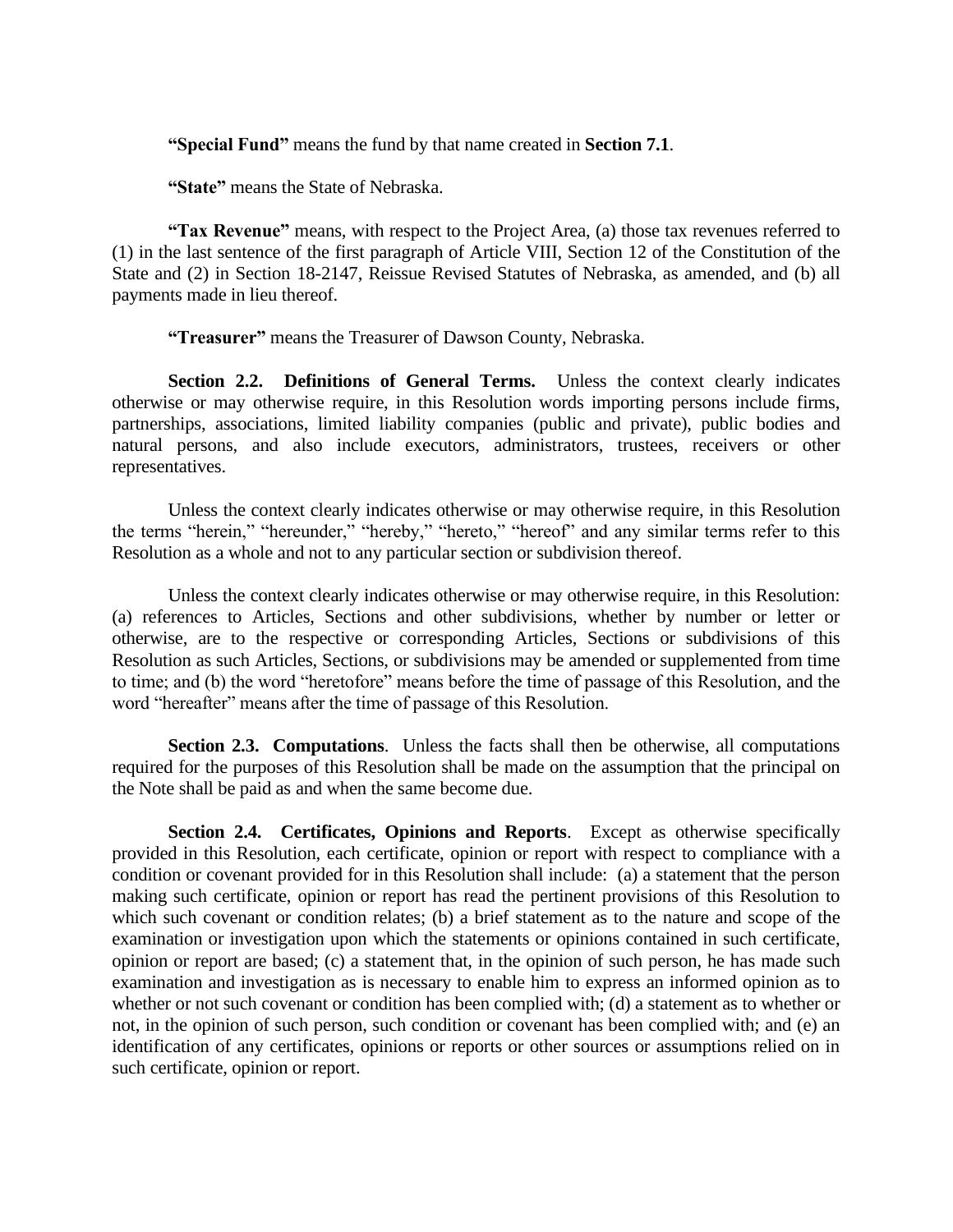**Section 2.5. Evidence of Action by the Agency**. Except as otherwise specifically provided in this Resolution, any request, direction, command, order, notice, certificate or other instrument of, by or from the City or the Agency shall be effective and binding upon the Agency, respectively, for the purposes of this Resolution if signed by the Chairman, the Vice Chairman, the Secretary, the Treasurer of the Agency, the Finance Director, the City Manager or by any other person or persons authorized to execute the same by statute, or by a resolution of the City or the Agency, respectively.

## **ARTICLE III**

## **AUTHORIZATION AND ISSUANCE OF THE NOTE; GENERAL TERMS AND PROVISIONS**

**Section 3.1. Authorization of Note.** Pursuant to and in full compliance with the Redevelopment Law and this Resolution, and for the purpose of providing funds to pay (a) the cost of acquiring, constructing, reconstructing, improving, extending, rehabilitating, installing, equipping, furnishing, and completing the Project, and (b) the costs of issuing the Note, the Agency shall issue one Note (the "Note") in an aggregate principal amount not to exceed \$700,000. The Note shall be designated as "Community Development Agency of Lexington, Nebraska, Fat Dogs Travel Center, Redevelopment Project Tax Increment Development Revenue Note Series 2022," shall have an appropriate series designation as determined by the Finance Director, shall be dated the Date of Original Issue, shall mature, subject to right of prior redemption, not later than the December 31, 2038, and shall bear interest at an annual rate of 5.0%. The Note shall be issued as a single Note as further described in **Section 3.2**.

The Note is a special, limited obligation of the Agency payable solely from the Revenue and the amounts on deposit in the funds and accounts established by this Resolution. The Note shall not in any event be a debt of the Agency (except to the extent of the Revenue and other money pledged under this Resolution), the State, nor any of its political subdivisions, and neither the Agency (except to the extent of the Revenue and other money pledged under this Resolution), the City, the State nor any of its political subdivisions is liable in respect thereof, nor in any event shall the principal of or interest on the Note be payable from any source other than the Revenue and other money pledged under this Resolution. The Note does not constitute a debt within the meaning of any constitutional, statutory, or charter limitation upon the creation of general obligation indebtedness of the Agency and does not impose any general liability upon the Agency. Neither any official of the Agency nor any person executing the Note shall be liable personally on the Note by reason of its issuance. The validity of the Note is not and shall not be dependent upon the completion of the Project or upon the performance of any obligation relative to the Project.

The Revenue and the amounts on deposit in the funds and accounts established by this Resolution are hereby pledged and assigned for the payment of the Note, and shall be used for no other purpose than to pay the principal of or interest on the Note, except as may be otherwise expressly authorized in this Resolution. The Note shall not constitute a debt of the Agency or the City within the meaning of any constitutional, statutory, or charter limitation upon the creation of general obligation indebtedness of the Agency, and neither the Agency nor the City shall not be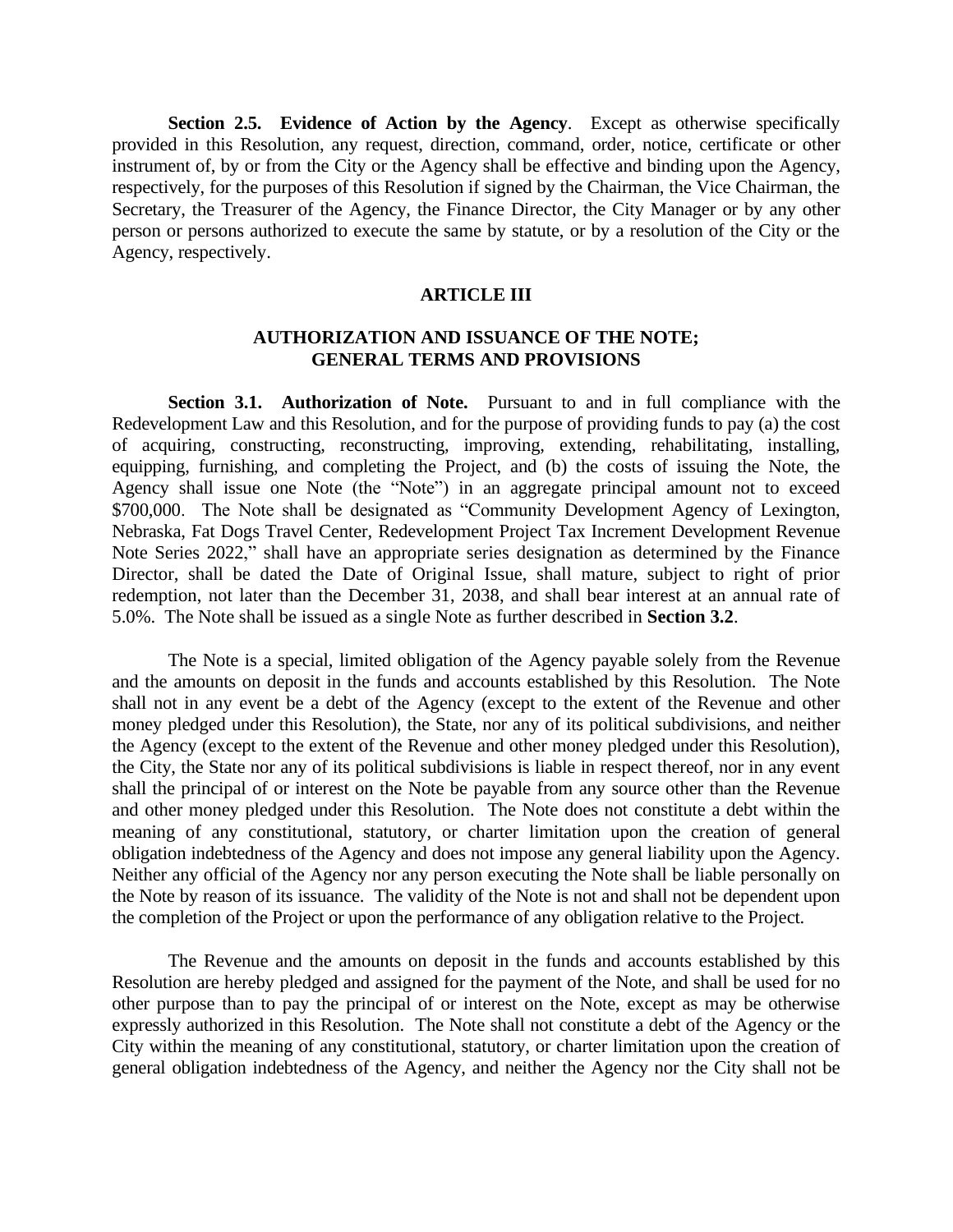liable for the payment thereof out of any money of the Agency or the City other than the Tax Revenue and the other funds referred to herein.

Nothing in this Resolution shall preclude the payment of the Note from (a) the proceeds of future notes issued pursuant to law or (b) any other legally available funds. Nothing in this Resolution shall prevent the City or the Agency from making advances of its own funds howsoever derived to any of the uses and purposes mentioned in this Resolution.

# **Section 3.2. Details of Note; Agency of Finance Director.**

(a) The Note shall be dated the Date of Original Issue and shall be issued to the purchaser thereof, as the Owner, in installments. The Note shall be delivered on the earlier of allocation of the maximum principal amount of the Note or upon the issuance of a certificate of occupancy of the building constituting the Project. The Note shall be issued as a single Note with appropriate series designation.

(b) Proceeds of the Note may be advanced and disbursed in the manner set forth below:

(1) There shall be submitted to the Finance Director a disbursement request in a form acceptable to the Finance Director (the **"Disbursement Request"**), executed by the City Manager and an authorized representative of the Redeveloper, (A) certifying that a portion of the Project has been substantially completed and (B) certifying the actual costs incurred by the Redeveloper in the completion of such portion of the Project.

(2) The Finance Director shall evidence such allocation in writing and inform the Owner of the Note of any amounts allocated to the Note.

(3) Such amounts shall be deemed proceeds of the Note and the Finance Director shall inform the Registrar in writing of the date and amount of such allocation. The Registrar shall keep and maintain a record of the amounts allocated to the note pursuant to the terms of this Resolution as "Principal Amount Advanced" and shall enter the aggregate principal amount then Outstanding as the "Cumulative Outstanding Principal Amount" on the Note and its records maintained for the Note. The aggregate amount endorsed as the Principal amount Advanced on the Note shall not in the aggregate exceed \$700,000.

The Agency shall have no obligation to pay any Disbursement Request unless such request has been properly approved as described above, and proceeds of the Note have been deposited by the Owner of the Note (if other than the Redeveloper) into the Project Fund.

The records maintained by the Registrar as to principal amount advanced and principal amounts paid on the Note shall be the official records of the Cumulative Outstanding Principal Amount for all purposes.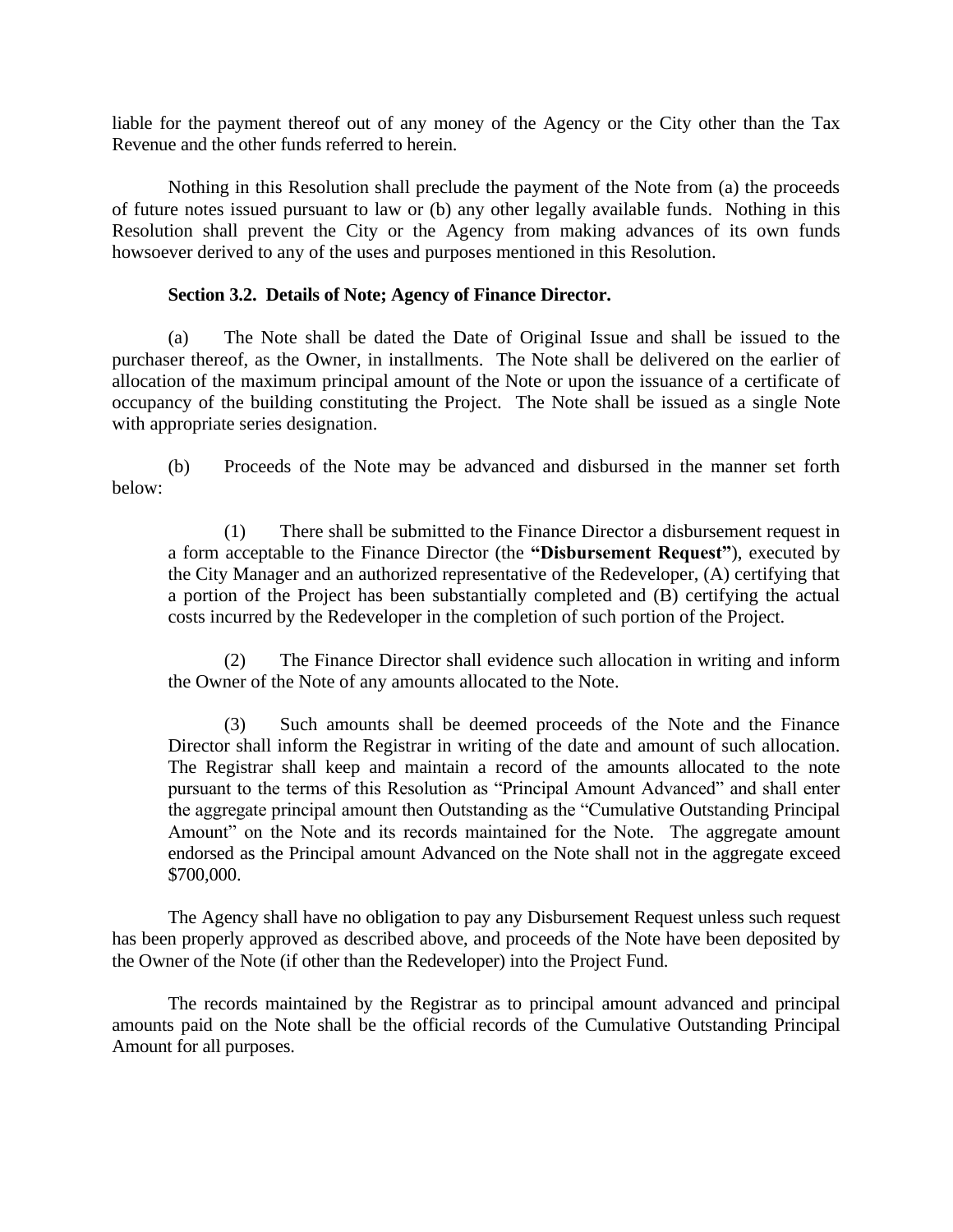(c) The Note shall be dated the Date of Original Issue, which shall be the initial date of a allocation of the Note.

(d) As of the Date of Original Issue of the Note, there shall be delivered to the Registrar the following:

(1) A signed investor's letter in a form acceptable to the Finance Director and Note Counsel; and

(2) Such additional certificates and other documents as the special counsel for the Agency may require.

(e) The note shall bear Five percent (5.00%) interest on the Cumulative Outstanding Principal Amount of the Note from the Date of Original Issue.

(f) The principal of the Note shall be payable in any coin or currency of the United States of America from all funds held by the which on the respective dates of payment thereof is legal tender for the payment of public and private debts. Payments on the Note due prior to maturity or earlier redemption and payment of any principal upon redemption price to maturity shall be made by check mailed by the Registrar on each Interest Payment Date to the Owners, at the Owners' address as it appears on the books of registry maintained by the Registrar on the Record Date. The principal of the Note due at maturity or upon earlier redemption shall be payable upon presentation and surrender of the Note to the Registrar. When any portion of the Note shall have been duly called for redemption and payment thereof duly made or provided for, interest thereon shall cease on the principal amount of such Note so redeemed from and after the date of redemption thereof.

(g) The Note shall be executed by the manual signatures of the Chairman and Secretary of the Agency. In case any officer whose signature shall appear on any Note shall cease to be such officer before the delivery of such Note, such signature shall nevertheless be valid and sufficient for all purposes, the same as if s/he had remained in office until such delivery, and the Note may be signed by such persons as at the actual time of the execution of such Note shall be the proper officers to sign such Note although at the date of such Note such persons may not have been such officers.

(i) The Finance Director is hereby authorized to hereafter, from time to time, specify, set, designate, determine, establish and appoint, as the case may be, and in each case in accordance with and subject to the provisions of this Resolution, (1) the Date of Original Issue, the principal amount of the Note in accordance with **Section 3.2(a)**, (2) the maturity date of the Note, which shall be not later than December 31, 2038, (3) the initial Payment Date and (4) any other term of the Note not otherwise specifically fixed by the provisions of this Resolution.

(j) Any Note issued upon transfer or exchange of any other Note shall be dated as of the Date of Original Issue.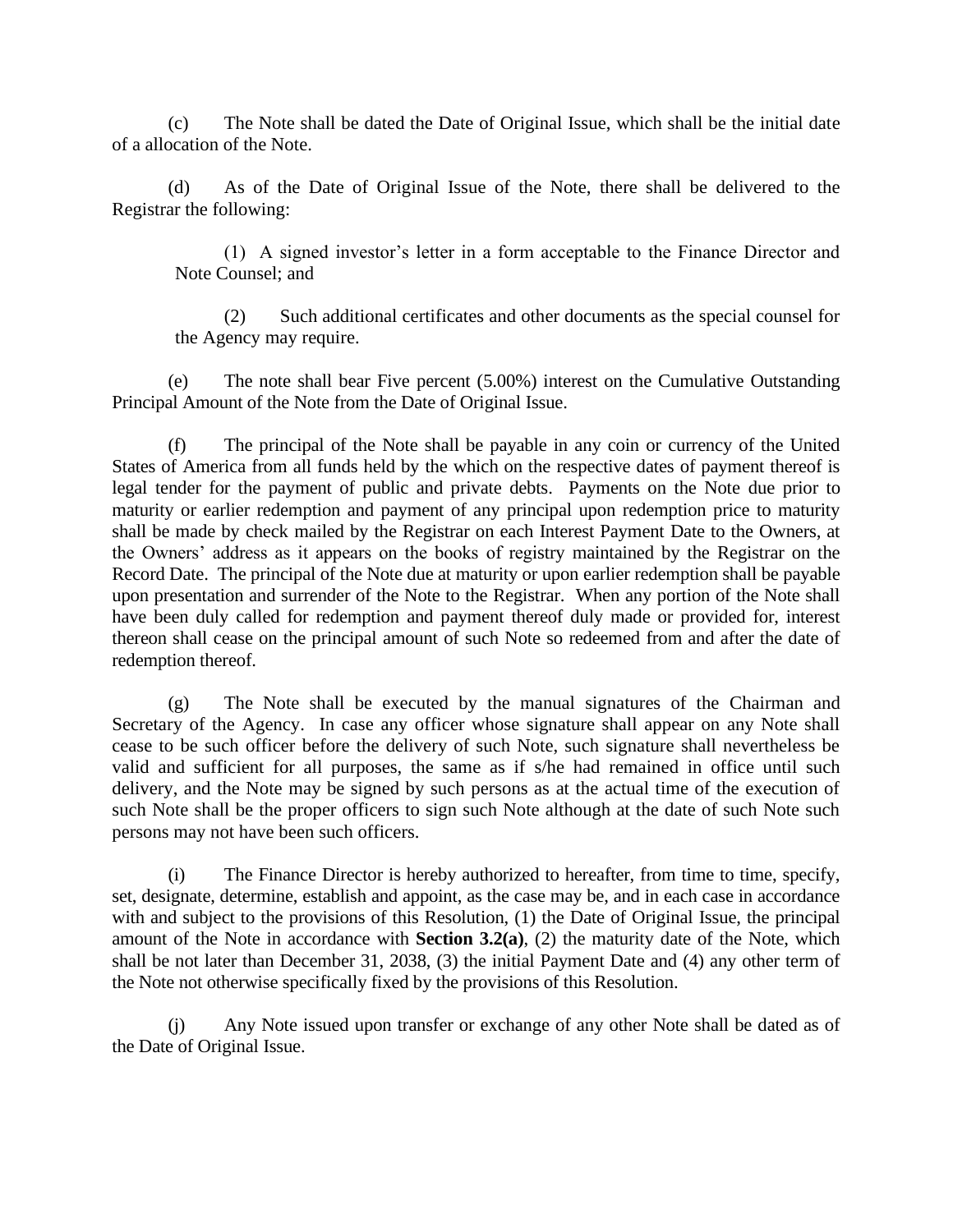(k) The Note shall be issued to such Owner as shall be mutually agreed between the Redeveloper and the Finance Director for a price equal to 100% of the principal amount thereof. No Note shall be delivered to any Owner unless the Agency shall have received from the Owner thereof such documents as may be required by the Finance Director to demonstrate compliance with all applicable laws, including without limitation compliance with **Section 3.6** hereof. The Agency may impose such restrictions on the transfer of any Note as may be required to ensure compliance with all requirements relating to any such transfer.

**Section 3.3. Form of Note Generally.** The Note shall be issued in registered form. The Note shall be in substantially the form set forth in **Article IX**, with such appropriate variations, omissions and insertions as are permitted or required by this Resolution and with such additional changes as the Finance Director may deem necessary or appropriate. The Note may have endorsed thereon such legends or text as may be necessary or appropriate to conform to any applicable rules and regulations of any governmental authority or any usage or requirement of law with respect thereto.

**Section 3.4. Appointment of Registrar.** The Finance Director is hereby appointed the registrar and paying agent for the Note. The Registrar shall specify its acceptance of the duties, obligations and trusts imposed upon it by the provisions of this Resolution by a written instrument deposited with the Agency prior to the Date of Original Issue of the initial Note. The Agency reserves the right to remove the Registrar upon 30 days' notice and upon the appointment of a successor Registrar, in which event the predecessor Registrar shall deliver all cash and the Note in its possession to the successor Registrar and shall deliver the note register to the successor Registrar. The Registrar shall have only such duties and obligations as are expressly stated in this Resolution and no other duties or obligations shall be required of the Registrar.

**Section 3.5. Exchange of Note.** Any Note, upon surrender thereof at the principal office of the Registrar, together with an assignment duly executed by the Owner or its attorney or legal representative in such form as shall be satisfactory to the Registrar, may, at the option of the Owner thereof, be exchanged for another Note in a principal amount equal to the principal amount of the Note surrendered or exchanged, of the same series and maturity and bearing interest at the same rate. The Agency shall make provision for the exchange of the Note at the principal office of the Registrar.

**Section 3.6. Negotiability, Registration and Transfer of Note.** The Registrar shall keep books for the registration and registration of transfer of the Note as provided in this Resolution. The transfer of the Note may be registered only upon the books kept for the registration and registration of transfer of the Note upon (a) surrender thereof to the Registrar, together with an assignment duly executed by the Owner or its attorney or legal representative in such form as shall be satisfactory to the Registrar and (b) evidence acceptable to the Agency that the assignee is a bank or a qualified institutional buyer as defined in Rule 144A promulgated by the Securities and Exchange Commission. Prior to any transfer and assignment, the Owner will obtain and provide to the Agency, an investor's letter in form and substance satisfactory to the Agency evidencing compliance with the provisions of all federal and state securities laws, and will deposit with the Agency an amount to cover all reasonable costs incurred by the Agency, including legal fees, of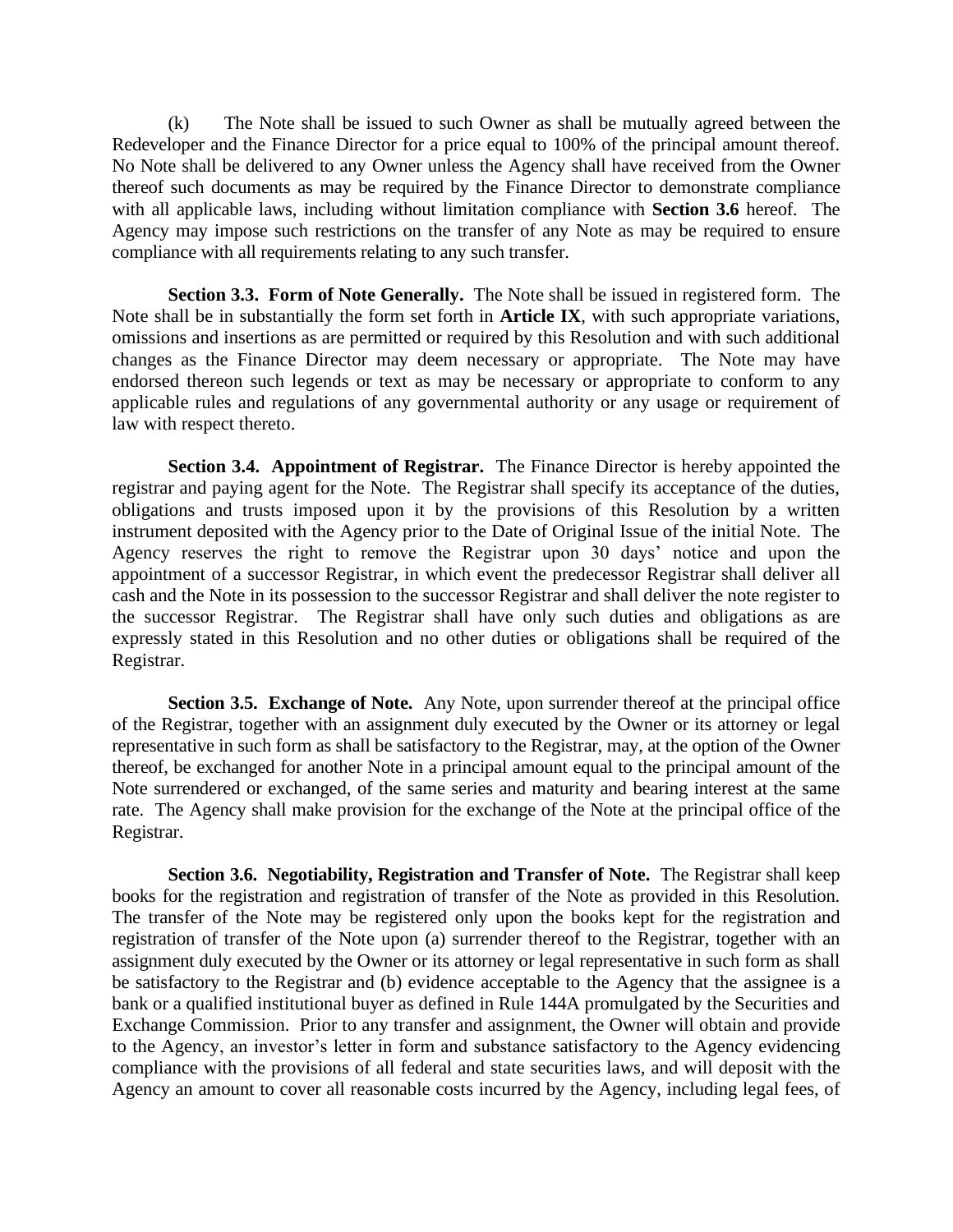accomplishing such transfer. A transfer of any Note may be prohibited by the Agency if (1) a default then exists under the Redevelopment Contract, (2) the assessed valuation of the Redeveloper Property (as defined in the Redevelopment Contract) is less than the projected "Increment value" set forth in the Redevelopment Plan or (3) a protest of the valuation of the Redeveloper Property is ongoing. Upon any such registration of transfer the Agency shall execute and deliver in exchange for such Note a new Note, registered in the name of the transferee, in a principal amount equal to the principal amount of the Note surrendered or exchanged, of the same series and maturity and bearing interest at the same rate.

In all cases in which any Note shall be exchanged or a transfer of a Note shall be registered hereunder, the Agency shall execute at the earliest practicable time execute and deliver a Note in accordance with the provisions of this Resolution. The Note surrendered in any such exchange or registration of transfer shall forthwith be canceled by the Registrar. Neither the Agency nor the Registrar shall make a charge for the first such exchange or registration of transfer of any Note by any Owner. The Agency or the Registrar, or both, may make a charge for shipping, printing and out-of-pocket costs for every subsequent exchange or registration of transfer of such Note sufficient to reimburse it or them for any and all costs required to be paid with respect to such exchange or registration of transfer. Neither the Agency nor the Registrar shall be required to make any such exchange or registration of transfer of any Note during the period between a Record Date and the corresponding Interest Payment Date.

**Section 3.7. Ownership of Note.** As to any Note, the person in whose name the same shall be registered shall be deemed and regarded as the absolute owner thereof for all purposes, and payment of or on account of the principal of or interest on such Note shall be made only to or upon the order of the Owner thereof or his legal representative. All such payments shall be valid and effectual to satisfy and discharge the liability upon such Note, including the interest thereon, to the extent of the sum or sums so paid.

**Section 3.8. Disposition and Destruction of Note**. The Note, upon surrender to the Registrar for final payment, whether at maturity or upon earlier redemption, shall be canceled upon such payment by the Registrar and, upon written request of the Finance Director, be destroyed.

**Section 3.9. Mutilated, Lost, Stolen or Destroyed Note.** If any Note becomes mutilated or is lost, stolen or destroyed, the Agency shall execute and deliver a new Note of like date and tenor as the Note mutilated, lost, stolen or destroyed; provided that, in the case of any mutilated Note, such mutilated Note shall first be surrendered to the Agency. In the case of any lost, stolen or destroyed Note, there first shall be furnished to the Agency evidence of such loss, theft or destruction satisfactory to the Agency, together with indemnity to the Agency satisfactory to the Agency. If any such Note has matured, is about to mature or has been called for redemption, instead of delivering a substitute Note, the Agency may pay the same without surrender thereof. Upon the issuance of any substitute Note, the Agency may require the payment of an amount by the Owner sufficient to reimburse the Agency for any tax or other governmental charge that may be imposed in relation thereto and any other reasonable fees and expenses incurred in connection therewith.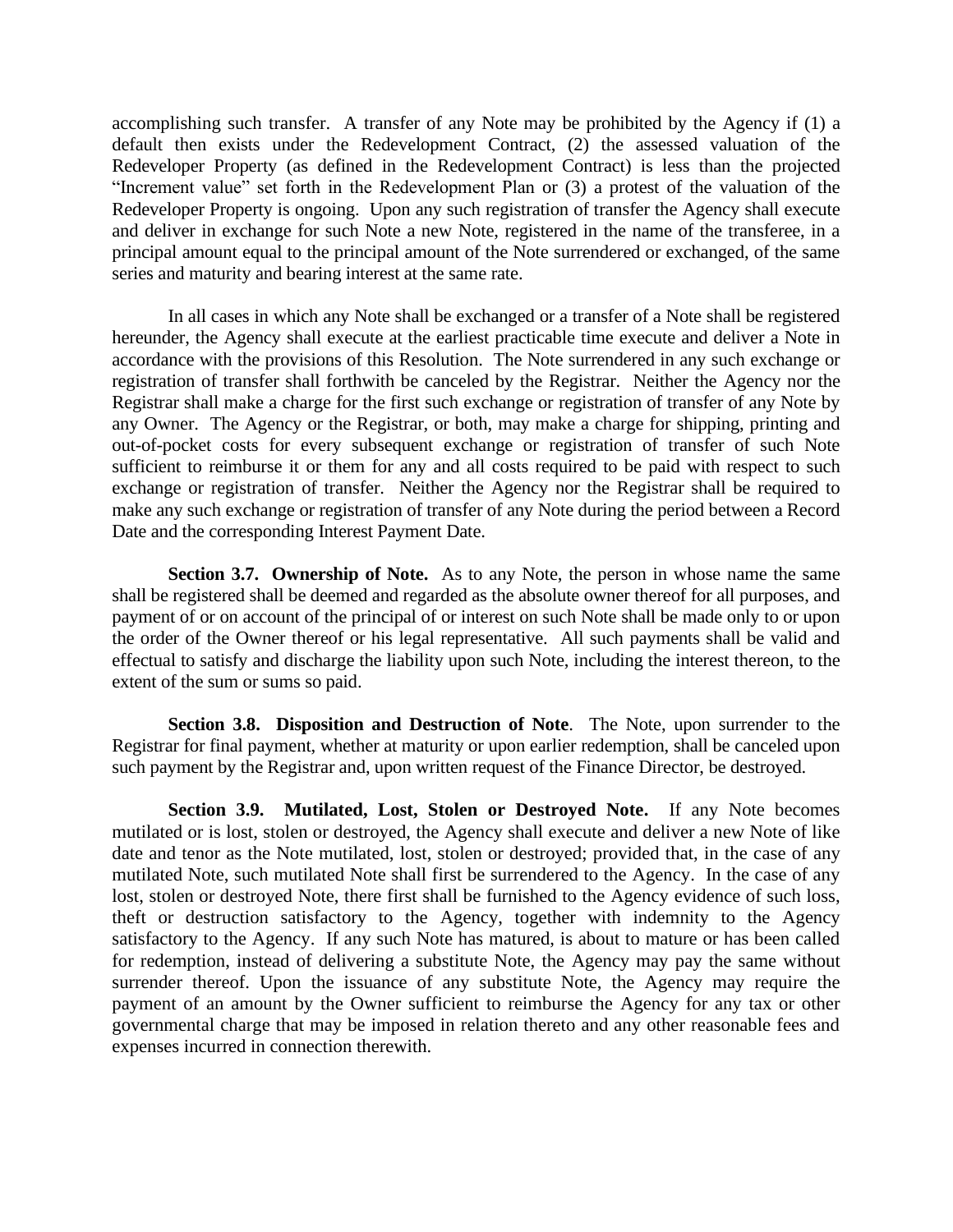**Section 3.10. Non-presentment of Note.** If any Note is not presented for payment when the principal thereof becomes due and payable as therein and herein provided, whether at the stated maturity thereof or call for optional or mandatory redemption or otherwise, if funds sufficient to pay such Note have been made available to the Registrar all liability of the Agency to the Owner thereof for the payment of such Note shall forthwith cease, determine and be completely discharged, and thereupon it shall be the duty of the Registrar to hold such funds, without liability for interest thereon, for the benefit of the Owner of such Note, who shall thereafter be restricted exclusively to such funds for any claim of whatever nature on their part under this Resolution or on, or with respect to, said Note. If any Note is not presented for payment within five years following the date when such Note becomes due, the Registrar shall repay to the Agency the funds theretofore held by it for payment of such Note, and such Note shall, subject to the defense of any applicable statute of limitation, thereafter be an unsecured obligation of the Agency, and the Registered Owner thereof shall be entitled to look only to the Agency for payment, and then only to the extent of the amount so repaid to it by the Registrar, and the Agency shall not be liable for any interest thereon and shall not be regarded as a trustee of such money.

#### **ARTICLE IV**

#### **REDEMPTION OF NOTE**

**Section 4.1. Redemption of Note.** The Note is subject to redemption at the option of the Agency prior to the maturity thereof at any time as a whole or in part from time to time in such principal amount as the Agency shall determine, at a redemption price equal to 100% of the principal amount then being redeemed plus accrued interest thereon to the date fixed for redemption.

**Section 4.2. Redemption Procedures.** The Finance Director is hereby authorized, without further action of the Council, to call all or any portion of the principal of the Note for payment and redemption prior to maturity on such date as the Finance Director shall determine, and shall deposit sufficient funds in the Debt Service Account from the Surplus Account to pay the principal being redeemed plus the accrued interest thereon to the date fixed for redemption. The Finance Director may effect partial redemptions of any Note without notice to the Owner and without presentation and surrender of such Note, but total redemption of any Note may only be effected with notice to the Owner and upon presentation and surrender of such Note to the Registrar. Notice of a total redemption of any Note shall be sent by the Registrar by first-class mail not less than five days prior to the date fixed for redemption to the Owner's address appearing on the books of registry maintained by the Registrar and indicate (a) the title and designation of the Note, (b) the redemption date, and (c) a recitation that the entire principal balance of such Note plus all accrued interest thereon is being called for redemption on the applicable redemption date.

**Section 4.3. Determination of Outstanding Principal Amount of Note.** Notwithstanding the amount indicated on the face of any Note, the principal amount of such Note actually Outstanding from time to time shall be determined and maintained by the Registrar. The Registrar shall make a notation in the books of registry maintained for each Note indicating the original principal advance of such Note as determined in accordance with **Section 3.2** and make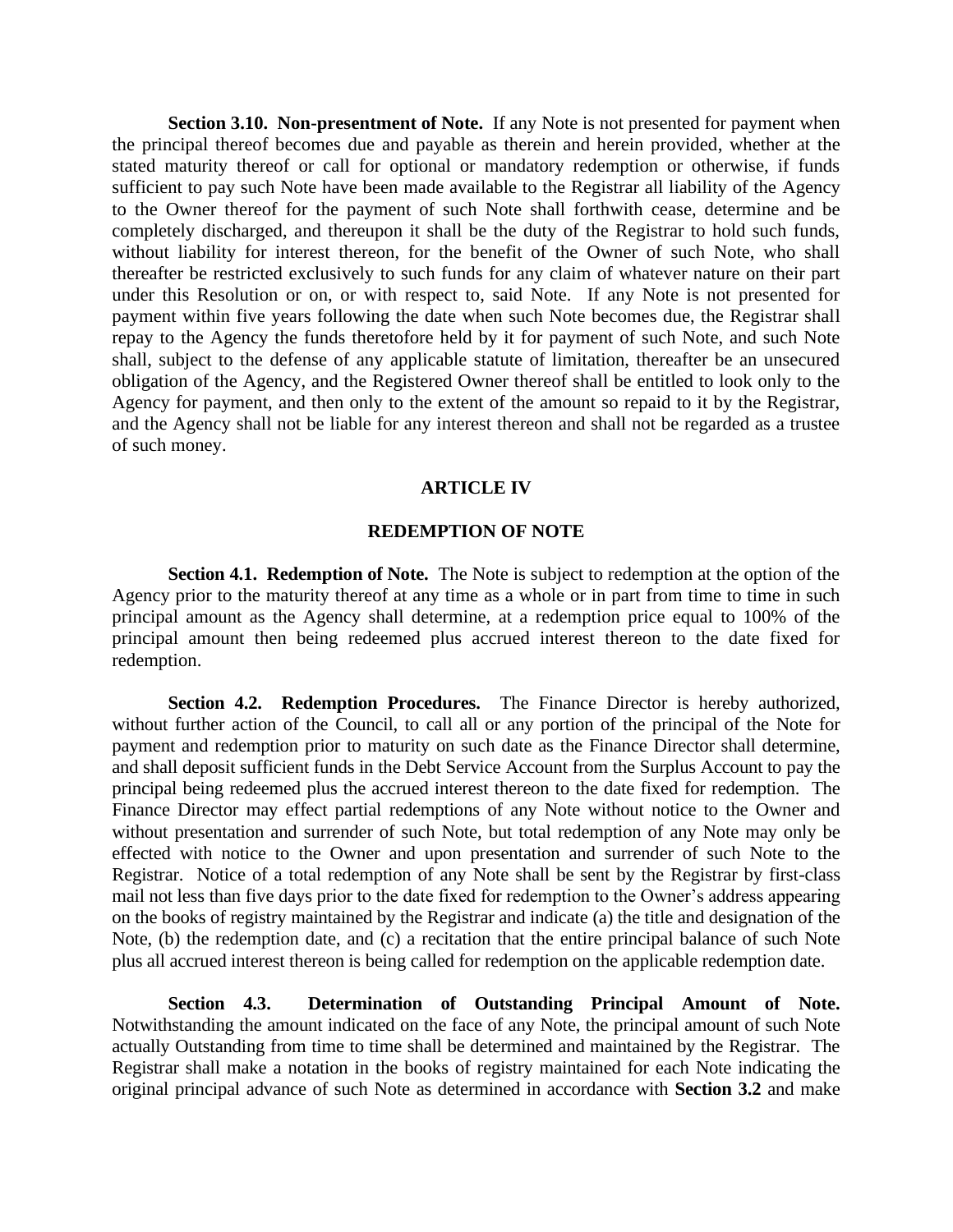such additional notations as are required to reflect any additional principal advances or redemptions of such Note from time to time, including on the Table of Cumulative Outstanding Principal Amount attached to each Note if it is presented to the Registrar for that purpose. Any Owner may examine the books of registry maintained by the Registrar upon request, and the Registrar shall grant such request as soon as reasonably practicable. Any failure of the Registrar to record a principal advance or a redemption on the Table of Cumulative Outstanding Principal Amount shall not affect the Cumulative Outstanding Principal Amount shown on the records of the Registrar.

## **ARTICLE V**

## **REFUNDING NOTES**

**Section 5.1. Refunding Notes.** Refunding Notes may be issued at any time at the direction of the Finance Director for the purpose of refunding (including by purchase) any Note or any portion thereof, including amounts to pay principal to the date of maturity or redemption (or purchase) and the expenses of issuing the Refunding Notes and of effecting such refunding; provided that the Debt Service on all notes to be outstanding after the issuance of the Refunding Notes shall not be greater in any Fiscal Year than would have been the Debt Service in such Fiscal Year were such refunding not to occur.

#### **ARTICLE VI**

## **EFFECTIVE DATE OF PROJECT; PLEDGE OF REVENUE**

**Section 6.1. Effective Date of Project**. For purposes of Section 18-2147, Reissue Revised Statutes of Nebraska, as amended, the effective date of the Project shall be determined as set forth in the Redevelopment Contract. The City Manager is hereby directed to notify the Assessor of the effective date of the Project on the form prescribed by the Property Tax Administrator.

**Section 6.2. Collection of Revenue; Pledge of Revenue**. As provided for in the Redevelopment Plan, and pursuant to the provisions of the Redevelopment Law, for the period contemplated thereby, the Tax Revenue collected in the Project Area shall be allocated to and, when collected, paid into the Special Fund under the terms of this Resolution to pay the principal on the Note. When the Note has been paid in accordance with this Resolution, the Redevelopment Plan and the Redevelopment Contract, the Tax Revenue shall be applied as provided for in the Redevelopment Law.

The Revenue is hereby allocated and pledged in its entirety to the payment of the principal on the Note and to the payment of the Project Costs (including the Project), until the principal on the Note has been paid (or until money for that purpose has been irrevocably set aside), and the Revenue shall be applied solely to the payment of the principal on the Note. Such allocation and pledge is and shall be for the sole and exclusive benefit of the Owner and shall be irrevocable.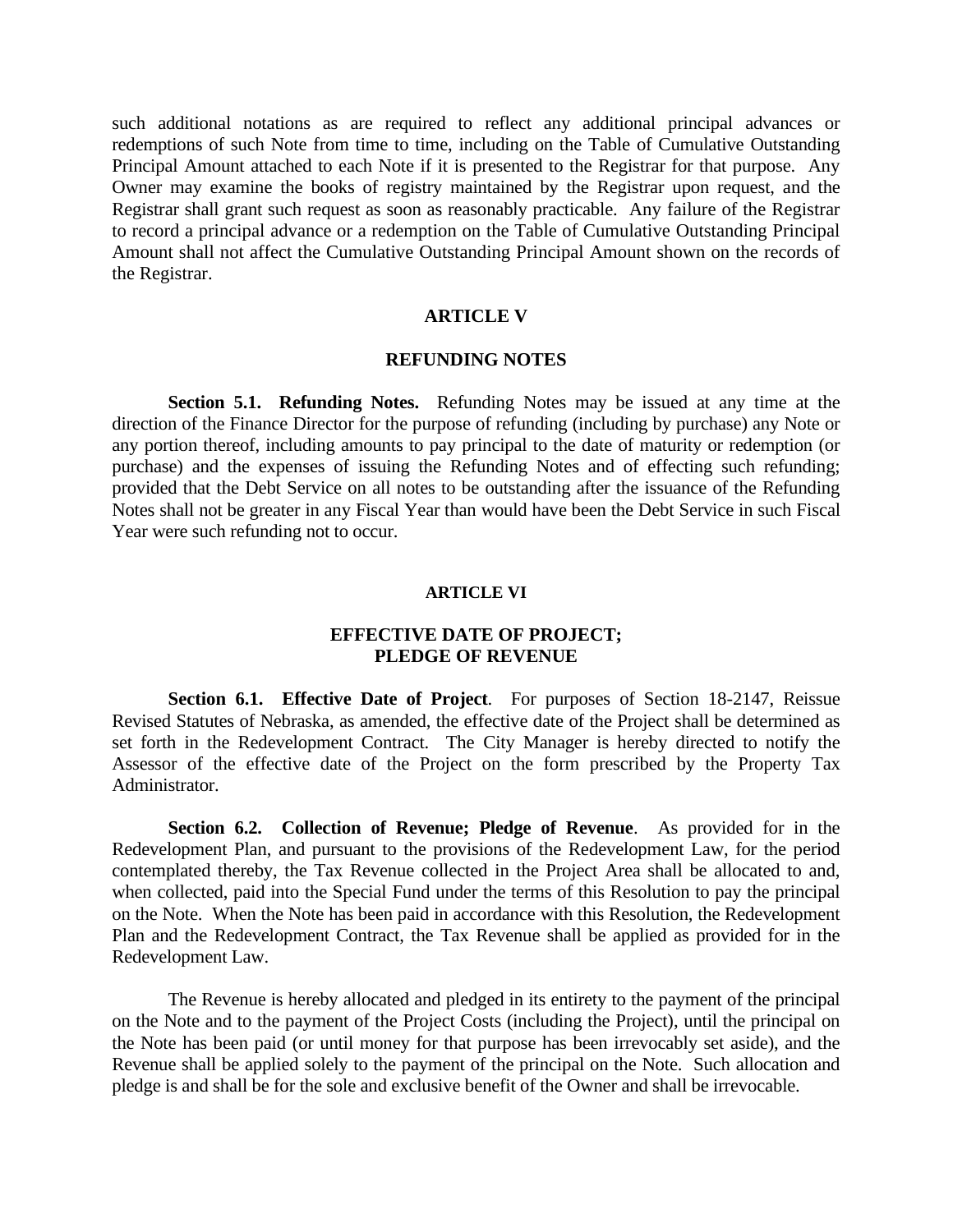**Section 6.3. Potential Insufficiency of Revenue.** Neither the Agency nor the City makes any representations, covenants, or warranties to the Owner that the Revenue will be sufficient to pay the principal of or interest on the Note. Payment of the principal of and interest on the Note is limited solely and exclusively to the Revenue pledged under the terms of this Resolution, and is not payable from any other source whatsoever.

#### **ARTICLE VII**

## **CREATION OF FUNDS AND ACCOUNTS; PAYMENTS THEREFROM**

**Section 7.1. Creation of Funds and Account.** There is hereby created and established by the Agency the following funds and accounts which funds shall be held by the Finance Director of the City separate and apart from all other funds and moneys of the Agency and the City under her control

a special trust fund called the "Fat Dogs Travel Center Redevelopment Project Tax Increment Special Fund" (the **"Special Fund"**).

So long as the Note remains unpaid, the money in the foregoing fund and accounts shall be used for no purpose other than those required or permitted by this Resolution, any Resolution supplemental to or amendatory of this Resolution and the Redevelopment Law.

**Section 7.2. Special Fund**. All of the Revenue shall be deposited into the Special Fund. The Revenue accumulated in the Special Fund shall be used and applied on the Business Day prior to each Payment Date (a) to make any payments to the Agency as may be required under the Redevelopment Contract and (b) to pay principal on the Note to the extent of any money then remaining the Special Fund on such Payment Date. Money in the Special Fund shall be used solely for the purposes described in this **Section 7.2**. All Revenues received through and including December 31, 2038 shall be used solely for the payments required by this **Section 7.2**.

## **ARTICLE VIII**

## **COVENANTS OF THE AGENCY**

So long as the Note is outstanding and unpaid, the Agency will (through its proper officers, agents or employees) faithfully perform and abide by all of the covenants, undertakings and provisions contained in this Resolution or in the Note, including the following covenants and agreements for the benefit of the Owner which are necessary, convenient and desirable to secure the Note and will tend to make them more marketable; provided, however, that such covenants do not require either the City or the Agency to expend any money other than the Revenue nor violate the provisions of State law with respect to tax revenue allocation.

**Section 8.1. No Priority.** The Agency covenants and agrees that it will not issue any obligations the principal of or interest on which is payable from the Revenue which have, or purport to have, any lien upon the Revenue prior or superior to or in parity with the lien of the Note; provided, however, that nothing in this Resolution shall prevent the Agency from issuing and selling notes or other obligations which have, or purport to have, any lien upon the Revenue which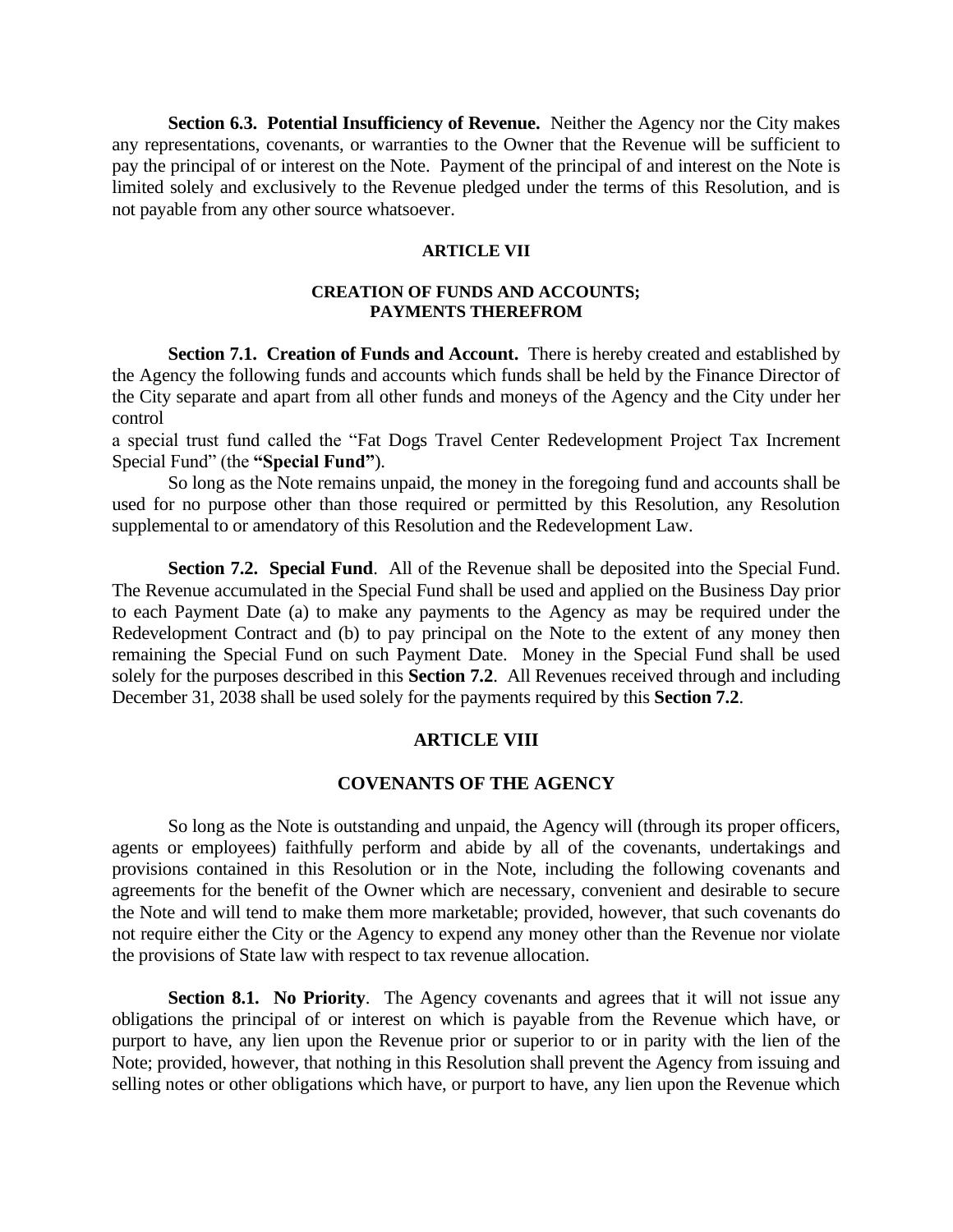is junior to the Note and the Debt Service thereon, or from issuing and selling notes or other obligations which are payable in whole or in part from sources other than the Revenue.

**Section 8.2. To Pay Principal of the Note**. The Agency will duly and punctually pay or cause to be paid solely from the Revenue the principal of the Note on the dates and at the places and in the manner provided in the Note according to the true intent and meaning thereof and hereof, and will faithfully do and perform and fully observe and keep any and all covenants, undertakings, stipulations and provisions contained in the Note and in this Resolution.

**Section 8.4. Books of Account; Financial Statements**. The Agency covenants and agrees that it will at all times keep, or cause to be kept, proper and current books of account (separate from all other records and accounts) in which complete and accurate entries shall be made of all transactions relating to the Project, the Revenue and other funds relating to the Project.

**Section 8.5. Eminent Domain Proceeds**. The Agency covenants and agrees that should all or any part of the Project be taken by eminent domain or other proceedings authorized by law for any public or other use under which the property will be exempt from ad valorem taxation, the net proceeds realized by the Agency therefrom shall constitute Project Revenue and shall be deposited into the Special Fund and used for the purposes and in the manner described in **Section 7.2**.

**Section 8.6. Protection of Security**. The Agency is duly authorized under all applicable laws to create and issue the Note and to adopt this Resolution and to pledge the Revenue in the manner and to the extent provided in this Resolution. The Revenue so pledged is and will be free and clear of any pledge, lien, charge, security interest or encumbrance thereon or with respect thereto prior to, or of equal rank with, the pledge created by this Resolution, except as otherwise expressly provided herein, and all corporate action on the part of the Agency to that end has been duly and validly taken. The Note is and will be a valid obligation of the Agency in accordance with its terms and the terms of this Resolution. The Agency shall at all times, to the extent permitted by law, defend, preserve and protect the pledge of and security interest granted with respect to the Revenue pledged under this Resolution and all the rights of the Owner under this Resolution against all claims and demands of all persons whomsoever.

## **ARTICLE IX**

## **FORM OF NOTE**

**Section 9.1. Form of Note.** The Note shall be in substantially the following form:

#### **(FORM OF NOTE)**

**THIS NOTE HAS NOT BEEN REGISTERED UNDER THE SECURITIES ACT OF 1933, AS AMENDED, OR ANY STATE SECURITIES LAWS, AND THIS NOTE MAY NOT BE TRANSFERRED UNLESS THE PROPOSED ASSIGNEE IS A BANK OR A QUALIFIED INSTITUTIONAL BUYER AS DEFINED IN RULE 144A PROMULGATED BY THE SECURITIES AND EXCHANGE COMMISSION AND THE OWNER HAS OBTAINED AND PROVIDED TO THE AGENCY, PRIOR TO SUCH TRANSFER AND**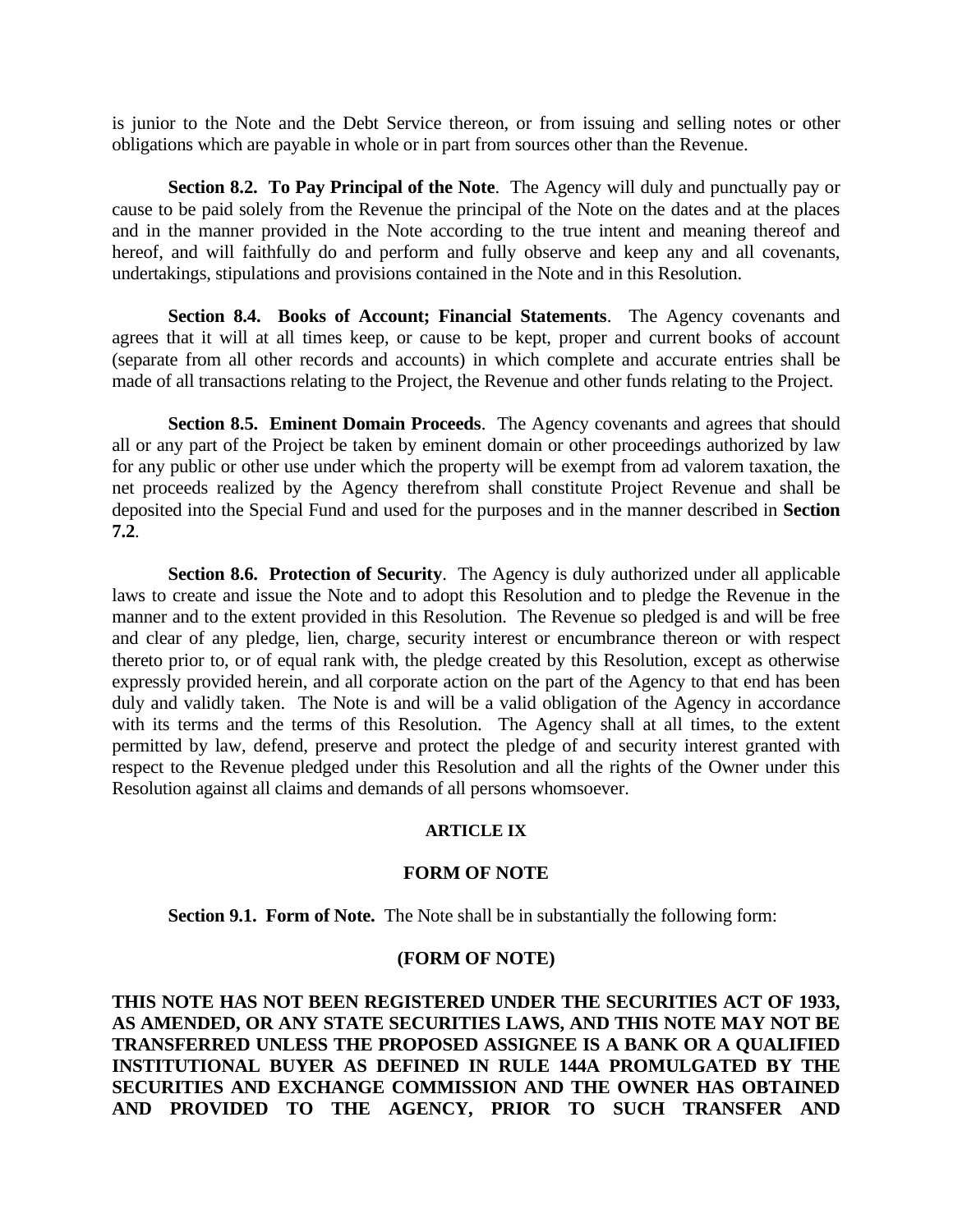**ASSIGNMENT, AN INVESTOR'S LETTER IN FORM AND SUBSTANCE SATISFACTORY TO THE AGENCY EVIDENCING THE COMPLIANCE WITH THE PROVISIONS OF ALL FEDERAL AND STATE SECURITIES LAWS AND CONTAINING SUCH OTHER REPRESENTATIONS AS THE AGENCY MAY REQUIRE.** 

**THIS NOTE MAY BE TRANSFERRED ONLY IN THE MANNER AND ON THE TERMS AND CONDITIONS AND SUBJECT TO THE RESTRICTIONS STATED IN SECTION 3.6 OF RESOLUTION NO. \_\_\_\_\_\_\_\_\_\_\_\_ OF THE COMMUNITY DEVELOPMENT AGENCY OF LEXINGTON, NEBRASKA.**

# **UNITED STATES OF AMERICA STATE OF NEBRASKA COUNTY OF DAWSON**

# **COMMUNITY DEVELOPMENT AGENCY OF LEXINGTON, NEBRASKA**

# **FAT DOGS TRAVEL CENTER REDEVELOPMENT PROJECT TAX INCREMENT DEVELOPMENT REVENUE NOTE, SERIES 2022**

**No. R-1**

**Up to an aggregate amount of \$700,000**

**(subject to reduction as described herein)**

| Date of               | Date of         | <b>Rate of</b>  |
|-----------------------|-----------------|-----------------|
| <b>Original Issue</b> | <b>Maturity</b> | <b>Interest</b> |
|                       |                 |                 |

**December 31, 2038 5.0%**

**REGISTERED OWNER: Wilkinson Development, Inc.**

#### **PRINCIPAL AMOUNT: SEE SCHEDULE 1 ATTACHED HERETO**

**REFERENCE IS HEREBY MADE TO THE FURTHER PROVISIONS OF THE NOTE SET FORTH ON THE FOLLOWING PAGES, WHICH FURTHER PROVISIONS SHALL FOR ALL PURPOSES HAVE THE SAME EFFECT AS IF SET FORTH AT THIS PLACE.**

**IN WITNESS WHEREOF**, **THE COMMUNITY DEVELOPMENT AGENCY OF LEXINGTON, NEBRASKA** has caused this Note to be signed by the manual signature of the Chairman of the Agency, countersigned by the manual signature of the Secretary of the Agency.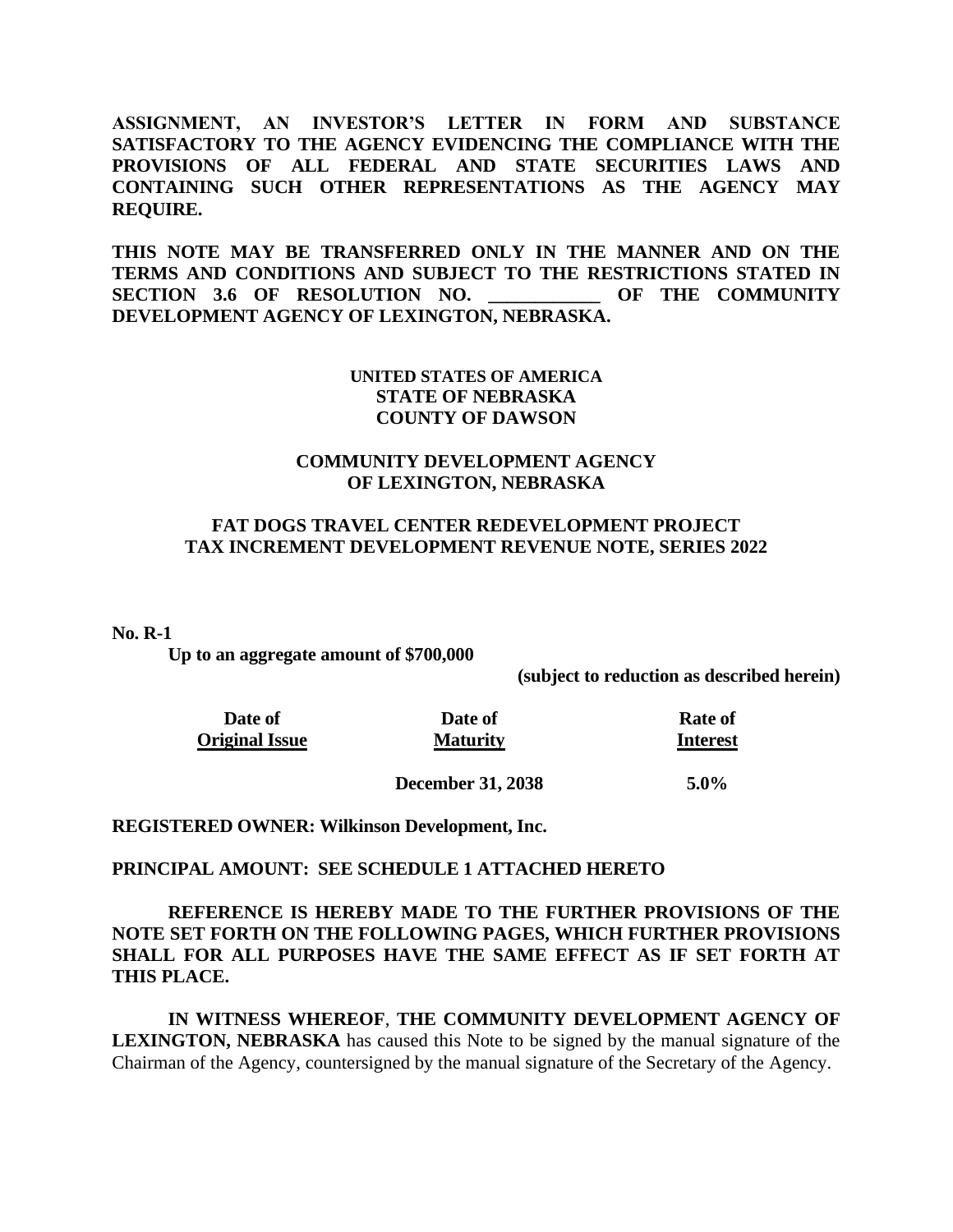# **COMMUNITY DEVELOPMENT AGENCY OF LEXINGTON, NEBRASKA**

 $[S E A L]$ 

By: <u>(manual signature)</u> Chairman

By: <u>(manual signature)</u> **Secretary** 

The **COMMUNITY DEVELOPMENT AGENCY OF LEXINGTON, NEBRASKA** (the **"Agency"**) acknowledges itself indebted to, and for value received hereby promises to pay, but solely from certain specified tax revenues to the Registered Owner named above, or registered assigns, on the Date of Maturity stated above (or earlier as hereinafter referred to), the Principal Amount on Schedule 1 attached hereto upon presentation and surrender hereof at the office of the registrar and paying agent herefor, the Treasurer of the City of Lexington, Nebraska (the **"Registrar"**), payable semiannually on June 1 and December 1 of each year until payment in full of such Principal Amount, beginning June 1, 2024, by check or draft mailed to the Registered Owner hereof as shown on the note registration books maintained by the Registrar on the 15th day of the month preceding the month in which the applicable payment date occurs, at such Owner's address as it appears on such note registration books. The principal of this Note is payable in any coin or currency which on the respective dates of payment thereof is legal tender for the payment of debts due the United States of America.

This Note is issued by the Agency under the authority of and in full compliance with the Constitution and statutes of the State of Nebraska, including particularly Article VIII, Section 12 of the Nebraska Constitution, Sections 18-2101 to 18-2155, inclusive, Reissue Revised Statutes of Nebraska, as amended, and under and pursuant to Resolution No. \_\_\_\_\_\_ duly passed and adopted by the Agency on \_\_\_\_\_\_\_\_\_\_\_, 2022, as from time to time amended and supplemented (the **"Resolution"**).

# **THE PRINCIPAL AMOUNT OF THIS NOTE IS SET FORTH IN SCHEDULE 1 ATTACHED HERETO. THE MAXIMUM PRINCIPAL AMOUNT OF THIS NOTE IS \$700,000.**

This Note has been issued by the Agency for the purpose of financing the costs of constructing, reconstructing, improving, extending, rehabilitating, installing, equipping, furnishing and completing certain improvements within the area identified and referred to as the Fat Dogs Travel Center Project which is more specifically described in the Resolution, and to carry out the Agency's corporate purposes and powers in connection therewith.

Reference is hereby made to the Resolution for the provisions, among others, with respect to the collection and disposition of certain tax and other revenues, the special funds charged with and pledged to the payment of the principal of and interest on this Note, the nature and extent of the security thereby created, the terms and conditions under which this Note has been issued, the rights and remedies of the Registered Owner of this Note, and the rights, duties, immunities and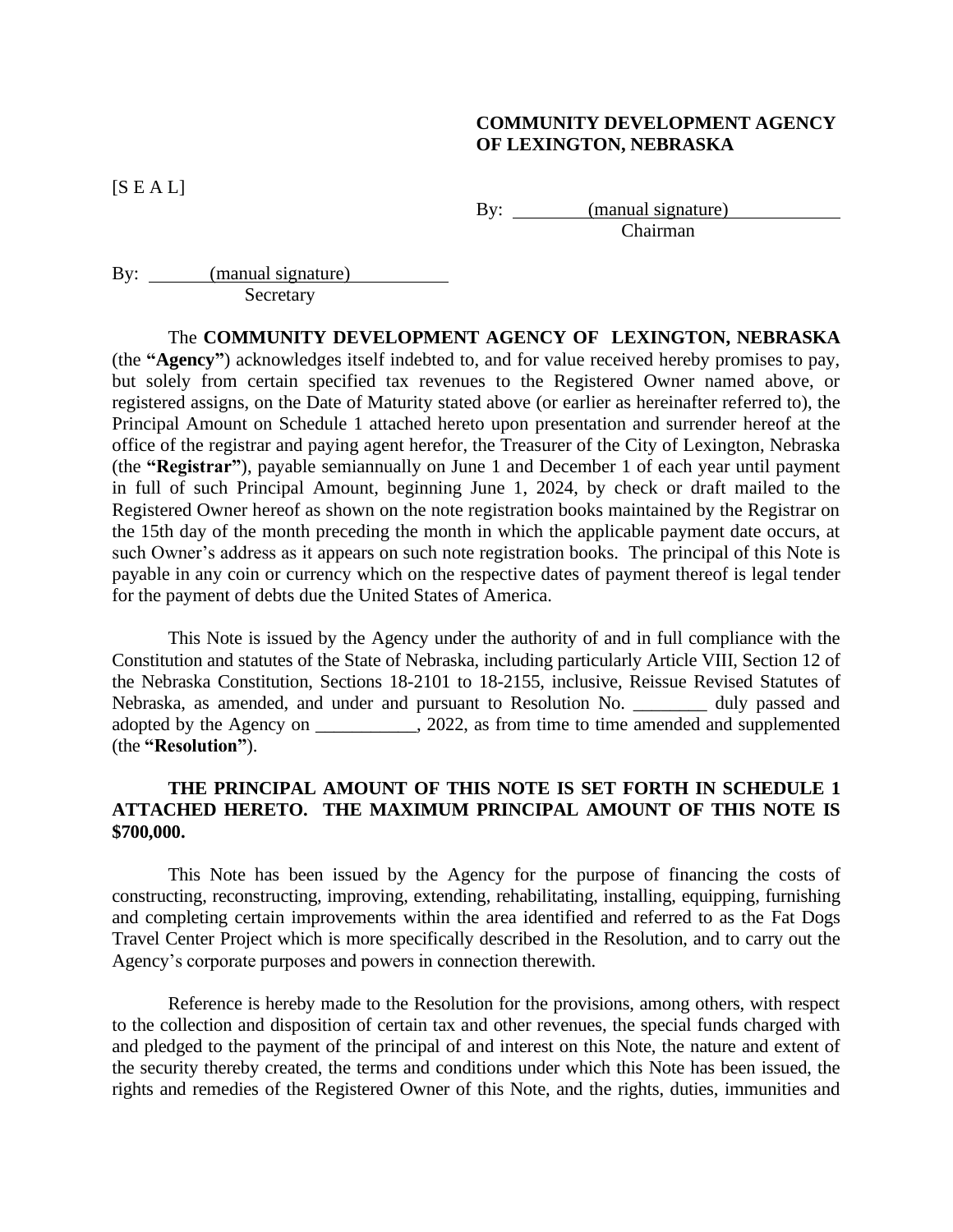obligations of the City and the Agency. By the acceptance of this Note, the Registered Owner assents to all of the provisions of the Resolution.

This Note is a special limited obligation of the Agency payable as to principal solely from and is secured solely by the Tax Revenue (as defined in the Resolution) pledged under the Resolution, all on the terms and conditions set forth in the Resolution. The Tax Revenue represents that portion of ad valorem taxes levied by public bodies of the State of Nebraska, including the City, on real property in the Project Area (as defined in this Resolution) which is in excess of that portion of such ad valorem taxes produced by the levy at the rate fixed each year by or for each such public body upon the valuation of the Project Area as of a certain date and as has been certified by the County Assessor of Dawson County, Nebraska to the City in accordance with law.

The principal hereon shall not be payable from the general funds of the City nor the Agency nor shall this Note constitute a legal or equitable pledge, charge, lien, security interest or encumbrance upon any of the property or upon any of the income, receipts, or money and securities of the City or the Agency or of any other party other than those specifically pledged under the Resolution. This Note is not a debt of the City or the Agency within the meaning of any constitutional, statutory or charter limitation upon the creation of general obligation indebtedness of the City or the Agency, and does not impose any general liability upon the City or the Agency and neither the City nor the Agency shall be liable for the payment hereof out of any funds of the City or the Agency other than the Tax Revenues and other funds pledged under the Resolution, which Tax Revenues and other funds have been and hereby are pledged to the punctual payment of the principal of and interest on this Note in accordance with the provisions of this Resolution.

The Registrar may from time to time enter the respective amounts advanced pursuant to the terms of the Resolution under the column headed "Principal Amount Advanced" on **Schedule 1** hereto (the **"Table"**) and may enter the aggregate principal amount of this Note then outstanding under the column headed "Cumulative Outstanding Principal Amount" on the Table. On each date upon which a portion of the Cumulative Outstanding Principal Amount is paid to the Registered Owner pursuant to the redemption provisions of the Resolution, the Registered Owner may enter the principal amount paid on this Note under the column headed "Principal Amount Redeemed" on the Table and may enter the then outstanding principal amount of this Note under the column headed "Cumulative Outstanding Principal Amount" on the Table. Notwithstanding the foregoing, the records maintained by the Registrar as to the principal amount issued and principal amounts paid on this Note shall be the official records of the Cumulative Outstanding Principal Amount of this Note for all purposes.

Reference is hereby made to the Resolution, a copy of which is on file in the office of the City Clerk, and to all of the provisions of which each Owner of this Note by its acceptance hereof hereby assents, for definitions of terms; the description of and the nature and extent of the security for this Note; the Tax Revenue pledged to the payment of the principal on this Note; the nature and extent and manner of enforcement of the pledge; the conditions upon which the Resolution may be amended or supplemented with or without the consent of the Owner of this Note; the rights, duties and obligations of the Agency and the Registrar thereunder; the terms and provisions upon which the liens, pledges, charges, trusts and covenants made therein may be discharged at or prior to the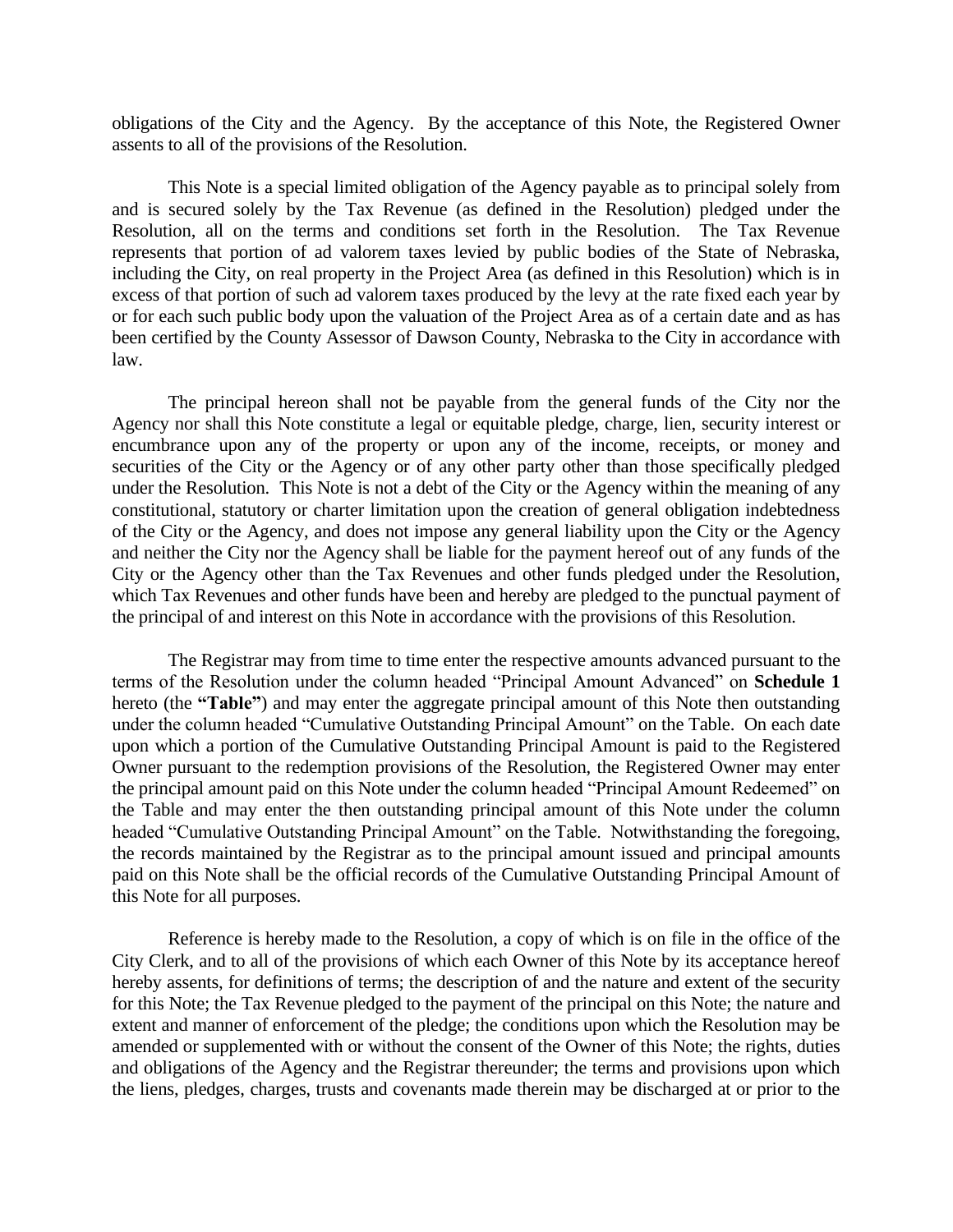maturity or redemption of this Note, and this Note thereafter no longer be secured by the Resolution or be deemed to be outstanding thereunder, if money or certain specified securities shall have been deposited with the Registrar sufficient and held in trust solely for the payment hereof; and for the other terms and provisions thereof.

This Note is subject to redemption prior to maturity, at the option of the Agency, in whole or in part at any time at a redemption price equal to 100% of the principal amount being redeemed, plus accrued interest on such principal amount to the date fixed for redemption. Reference is hereby made to the Resolution for a description of the redemption procedures and the notice requirements pertaining thereto.

In the event this Note is called for prior redemption, notice of such redemption shall be given by first-class mail to the Registered Owner hereof at its address as shown on the registration books maintained by the Registrar not less than 10 days prior to the date fixed for redemption, unless waived by the Registered Owner hereof. If this Note, or any portion thereof, shall have been duly called for redemption and notice of such redemption duly given as provided, then upon such redemption date the portion of this Note so redeemed shall become due and payable and if money for the payment of the portion of the Note so redeemed shall be held for the purpose of such payment by the Registrar.

This Note is transferable by the Registered Owner hereof in person or by its attorney or legal representative duly authorized in writing at the principal office of the Registrar, but only in the manner, subject to the limitations and upon payment of the charges provided in the Resolution, and upon surrender and cancellation of this Note. Upon such transfer, a new Note of the same series and maturity and for the same principal amount will be issued to the transferee in exchange therefor. The Agency and the Registrar may deem and treat the Registered Owner hereof as the absolute owner hereof for the purpose of receiving payment of or on account of principal of and interest due hereon and for all other purposes.

This note is being issued as a registered note without coupons. This note is subject to exchange as provided in the Resolution.

It is hereby certified, recited and declared that all acts, conditions and things required to have happened, to exist and to have been performed precedent to and in the issuance of this Note have happened, do exist and have been performed in regular and due time, form and manner; that this Note does not exceed any constitutional, statutory or charter limitation on indebtedness; and that provision has been made for the payment of the principal of and interest on this Note as provided in this Resolution.

*[The remainder of this page intentionally left blank]*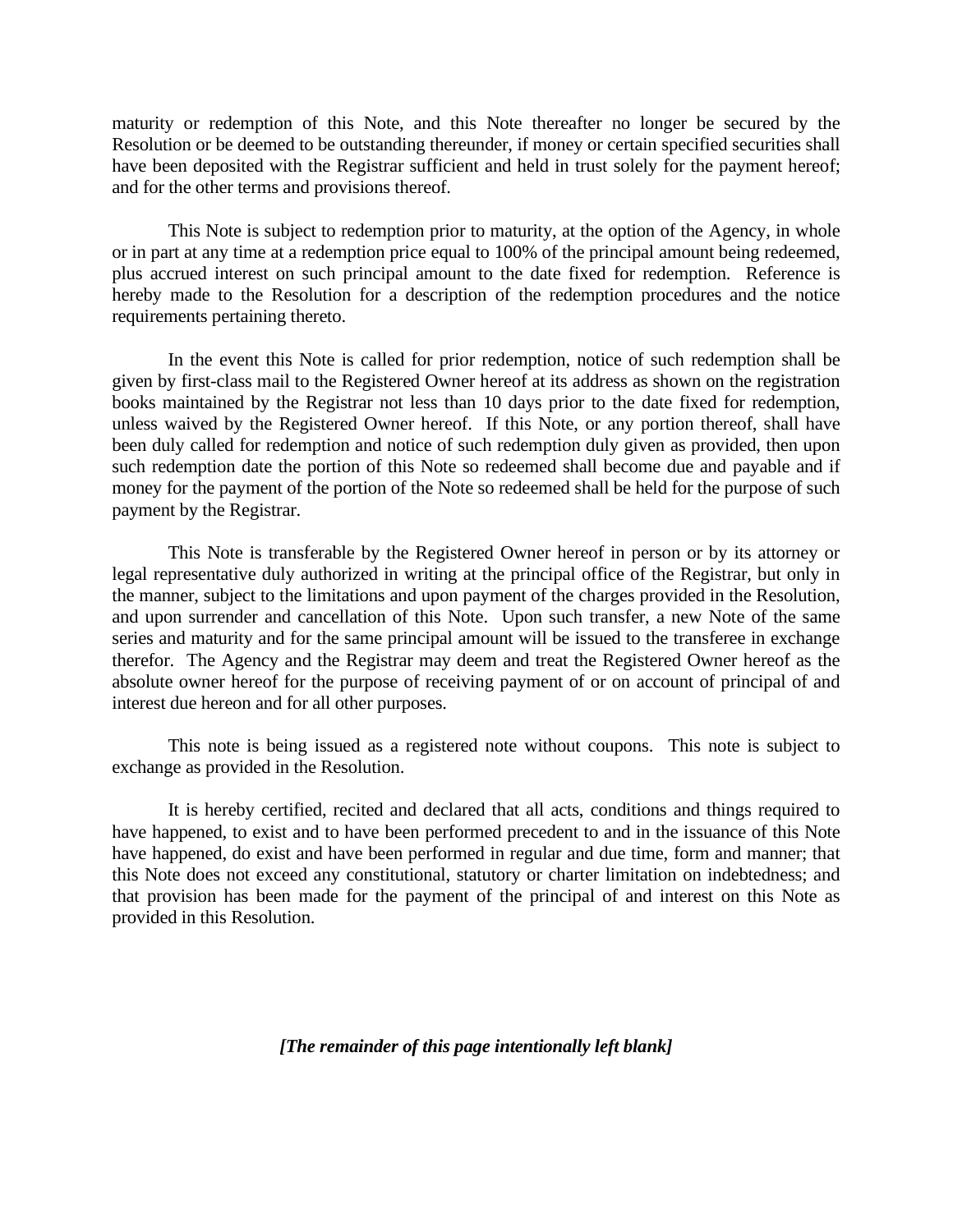## (FORM OF ASSIGNMENT)

# **ASSIGNMENT**

**FOR VALUE RECEIVED**, the undersigned hereby sells, assigns and transfers unto

Print or Type Name, Address and Social Security Number or other Taxpayer Identification Number of Transferee

\_\_\_\_\_\_\_\_\_\_\_\_\_\_\_\_\_\_\_\_\_\_\_\_\_\_\_\_\_\_\_\_\_\_\_\_\_\_\_\_\_\_\_\_\_\_\_\_\_\_\_\_\_\_\_\_\_\_\_\_\_\_\_\_\_\_\_\_\_\_\_\_\_\_\_

the within note and all rights thereunder, and hereby irrevocably constitutes and appoints \_\_\_\_\_\_\_\_\_\_\_\_\_\_\_ agent to transfer the within Note on the note register kept by the Registrar for the registration thereof, with full power of substitution in the premises.

Dated:

 $\overline{\phantom{a}}$ 

NOTICE: The signature to this Assignment must correspond with the name of the Registered Owner as it appears upon the face of the within note in every particular.

\_\_\_\_\_\_\_\_\_\_\_\_\_\_\_\_\_\_\_\_\_\_\_\_\_\_\_\_\_\_\_\_\_\_\_\_

\_\_\_\_\_\_\_\_\_\_\_\_\_\_\_\_\_\_\_\_\_\_\_\_\_\_\_\_\_\_

\_\_\_\_\_\_\_\_\_\_\_\_\_\_\_\_\_\_\_\_\_\_\_\_\_\_\_\_\_\_

\_\_\_\_\_\_\_\_\_\_\_\_\_\_\_\_\_\_\_\_\_\_\_\_\_\_\_\_\_\_\_\_\_\_\_\_

Signature Guaranteed By:

Name of Eligible Guarantor Institution as defined by SEC Rule 17 Ad-15 (17 CFR 240.17 Ad-15)

By:

\_\_\_

 $\overline{\phantom{a}}$ Title:

 $\overline{\phantom{a}}$ 

*[The remainder of this page intentionally left blank]*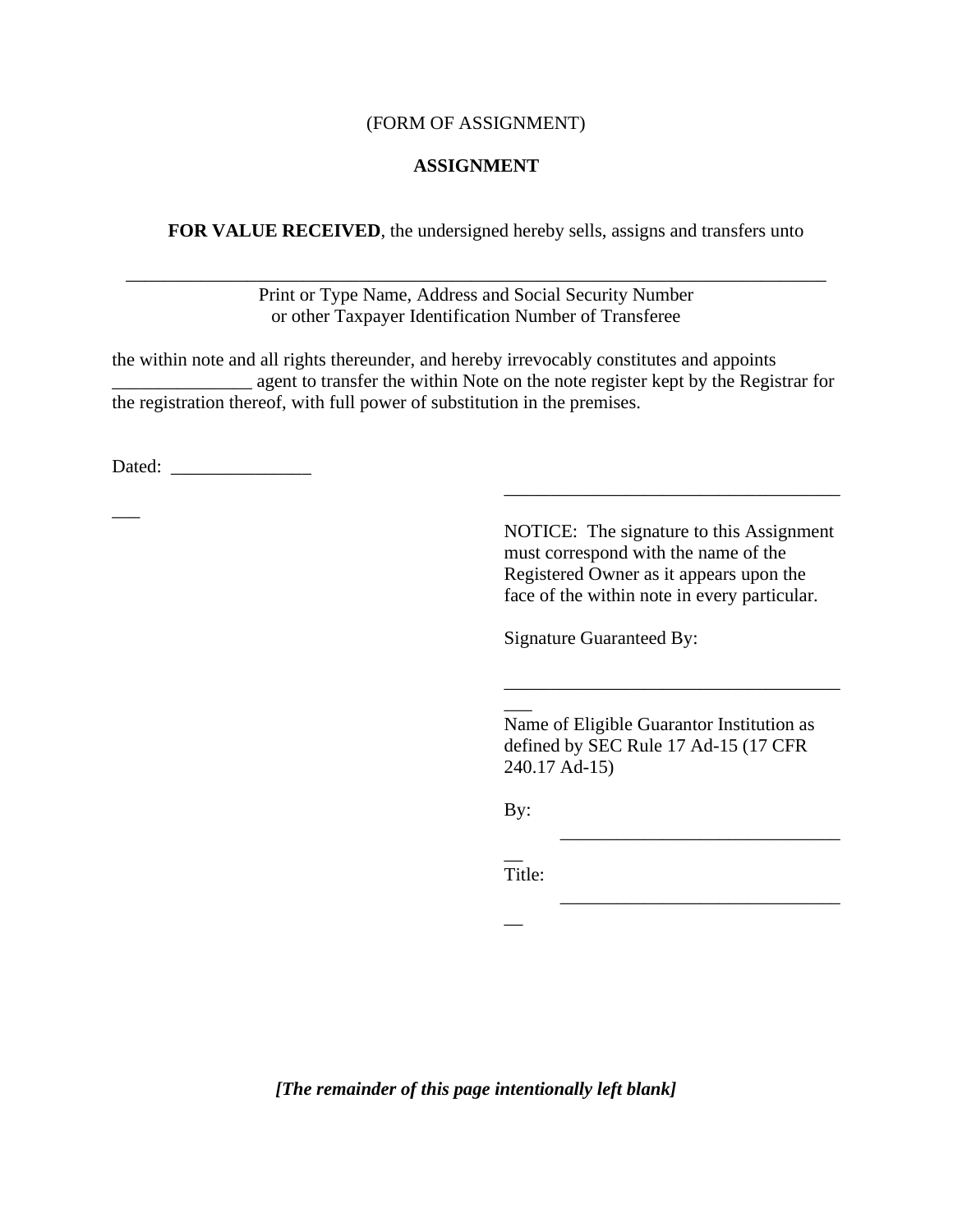# **SCHEDULE 1**

# **TABLE OF CUMULATIVE OUTSTANDING PRINCIPAL AMOUNT**

# **COMMUNITY DEVELOPMENT AGENCY OF LEXINGTON, NEBRASKA FAT DOGS TRAVEL CENTER, REDEVELOPMENT PROJECT TAX INCREMENT DEVELOPMENT REVENUE NOTE, SERIES 2022**

| <b>Date</b> | Principal<br><b>Amount</b><br><b>Advanced</b> | Principal<br><b>Amount</b><br><b>Redeemed</b> | <b>Cumulative</b><br>Outstanding<br>Principal<br><b>Amount</b> | <b>Notation</b><br><b>Made</b><br><b>By</b> |
|-------------|-----------------------------------------------|-----------------------------------------------|----------------------------------------------------------------|---------------------------------------------|
|             |                                               |                                               |                                                                |                                             |
|             |                                               |                                               |                                                                |                                             |
|             |                                               |                                               |                                                                |                                             |
|             |                                               |                                               |                                                                |                                             |
|             |                                               |                                               |                                                                |                                             |
|             |                                               |                                               |                                                                |                                             |
|             |                                               |                                               |                                                                |                                             |
|             |                                               |                                               |                                                                |                                             |
|             |                                               |                                               |                                                                |                                             |
|             |                                               |                                               |                                                                |                                             |
|             |                                               |                                               |                                                                |                                             |
|             |                                               |                                               |                                                                |                                             |
|             |                                               |                                               |                                                                |                                             |
|             |                                               |                                               |                                                                |                                             |
|             |                                               |                                               |                                                                |                                             |
|             |                                               |                                               |                                                                |                                             |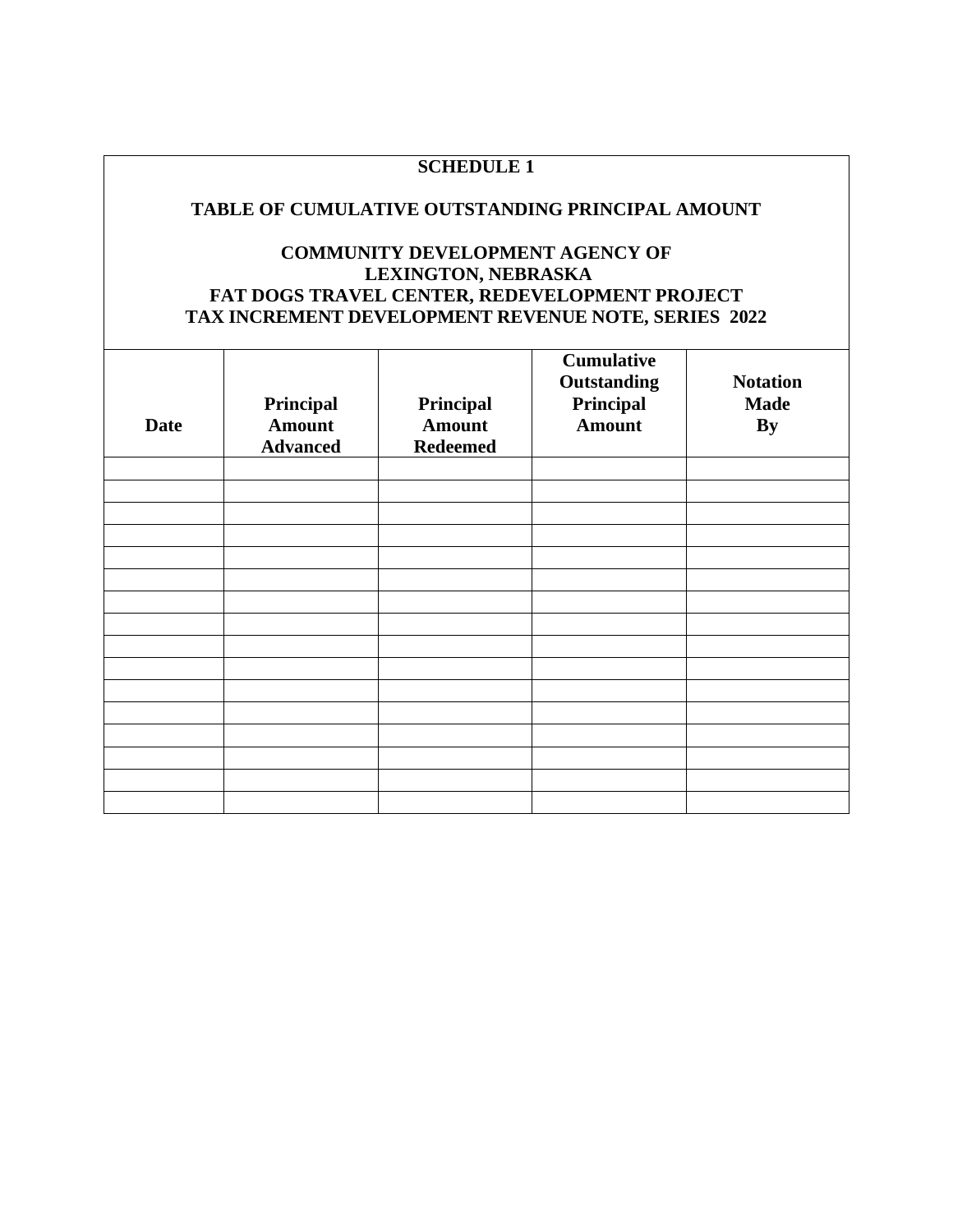# **ARTICLE X**

## **DEFEASANCE; MONEY HELD FOR PAYMENT OF DEFEASED NOTE**

**Section 10.1. Discharge of Liens and Pledges; Note No Longer Outstanding Hereunder**. The obligations of the Agency under this Resolution, including any Resolutions, resolutions or other proceedings supplemental hereto, and the liens, pledges, charges, trusts, assignments, covenants and agreements of the Agency herein or therein made or provided for, shall be fully discharged and satisfied as to the Note or any portion thereof, and the Note or any portion thereof shall no longer be deemed to be outstanding hereunder and thereunder,

(a) when the any Note or portion thereof shall have been canceled, or shall have been surrendered for cancellation or is subject to cancellation, or shall have been purchased from money in any of the funds held under this Resolution, or

(b) if the Note or portion thereof is not canceled or surrendered for cancellation or subject to cancellation or so purchased, when payment of the principal of the Note or any portion thereof, plus interest on such principal to the due date thereof, either (1) shall have been made or caused to be made in accordance with the terms thereof, or (2) shall have been provided by irrevocably depositing with the Registrar for the Note, in trust and irrevocably set aside exclusively for such payment, (A) money sufficient to make such payment or (B) Escrow Obligations maturing as to principal in such amount and at such times as will insure the availability of sufficient money to make such payment.

Provided that, with respect to any total redemption of any Note, notice of redemption shall have been duly given or provision satisfactory to the Registrar shall have been made therefor, or waiver of such notice, satisfactory in form, shall have been filed with the Registrar.

At such time as any Note or portion thereof shall no longer be outstanding hereunder, and, except for the purposes of any such payment from such money or such Escrow Obligations, such Note or portion thereof shall no longer be secured by or entitled to the benefits of this Resolution.

Any such money so deposited with the Registrar for any Note or portion thereof as provided in this **Section 10.1** may at the direction of the Finance Director also be invested and reinvested in Escrow Obligations, maturing in the amounts and times as hereinbefore set forth. All income from all Escrow Obligations in the hands of the Registrar which is not required for the payment of such Note or portion thereof with respect to which such money shall have been so deposited, shall be paid to the Agency and deposited in the Special Fund as and when realized and collected for use and application as is other money deposited in that fund.

Anything in this Resolution to the contrary notwithstanding, if money or Escrow Obligations have been deposited or set aside with the Registrar pursuant to this **Section 10.1** for the payment of any Note and such Note shall not have in fact been actually paid in full, no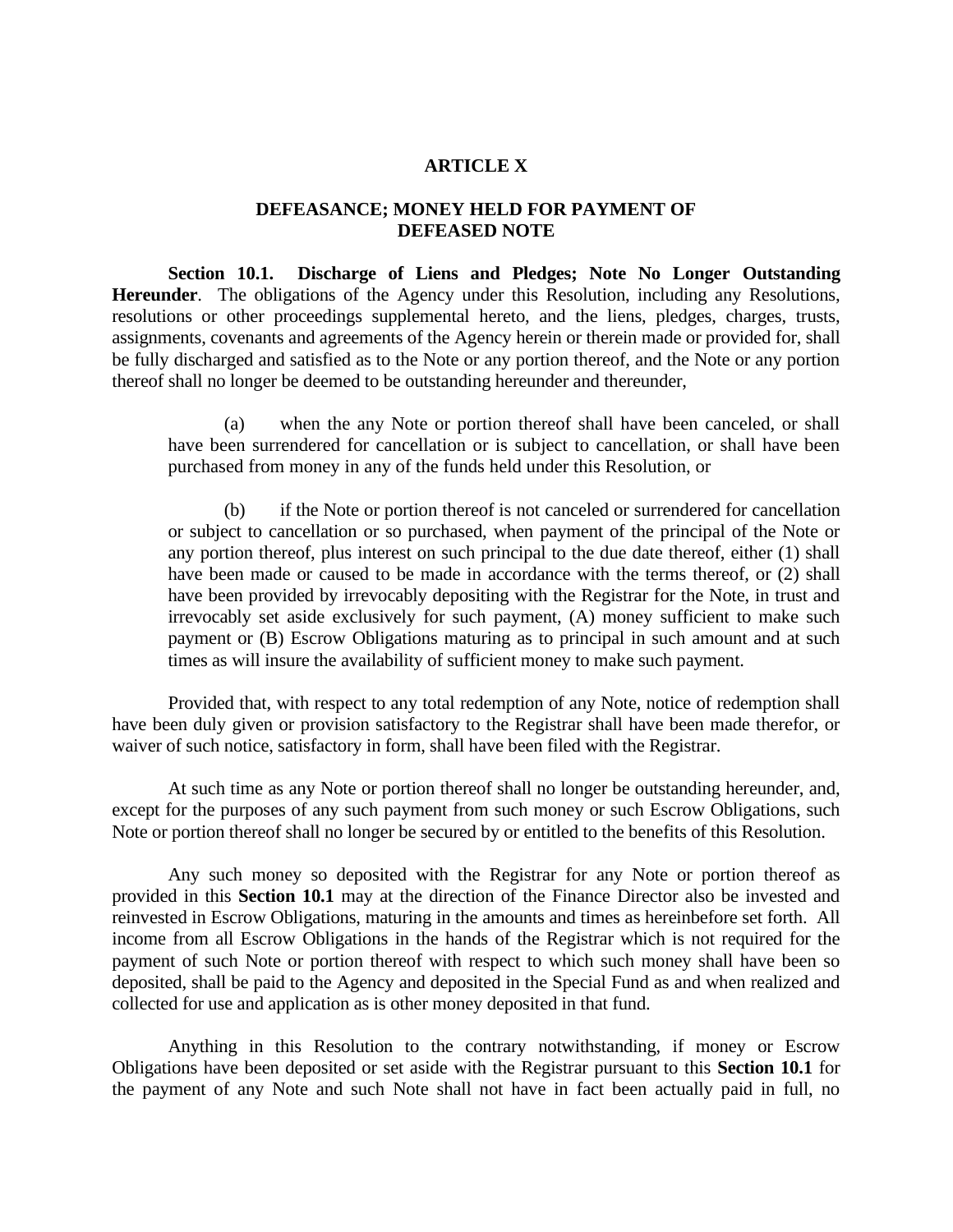amendment to the provisions of this **Section 10.1** shall be valid as to or binding upon the Owner thereof without the consent of such Owner.

**Section 10.2. Certain Limitations After Due Date**. If sufficient money or Escrow Obligations shall have been deposited in accordance with the terms hereof with the Registrar in trust for the purpose of paying the Notes or any portion thereof when the same becomes due, whether at maturity or upon earlier redemption, all liability of the Agency for such payment shall forthwith cease, determine and be completely discharged, and thereupon it shall be the duty of the Registrar to hold such money or Escrow Obligations, without liability to the Owners, in trust for the benefit of the Owners, who thereafter shall be restricted exclusively to such money or Escrow Obligations for any claim for such payment of whatsoever nature on his part.

Notwithstanding the provisions of the preceding paragraph of this **Section 10.2**, money or Escrow Obligations held by the Registrar in trust for the payment and discharge of the principal of on any Note which remain unclaimed for five years after the date on which such payment shall have become due and payable, either because the Notes shall have reached their maturity date or because the entire principal balance of the Notes shall have been called for redemption, if such money was held by the Registrar or such paying agent at such date, or for five years after the date of deposit of such money, if deposited with the Registrar after the date when such Note became due and payable, shall be paid to the Nebraska State Treasurer and the Registrar shall thereupon be released and discharged with respect thereto, and the Owner thereof shall look only to the Agency for the payment thereof.

## **ARTICLE XI**

## **AMENDING AND SUPPLEMENTING OF RESOLUTION**

**Section 11.1**. **Amending and Supplementing of Resolution Without Consent of Owner**. The Agency may at any time without the consent or concurrence of the Owner of the Note adopt a resolution amendatory hereof or supplemental hereto if the provisions of such supplemental Resolution do not materially adversely affect the rights of the Owner of the Note, for any one or more of the following purposes:

(a) To make any changes or corrections in this Resolution as to which the Agency shall have been advised by counsel that the same are verbal corrections or changes or are required for the purpose of curing or correcting any ambiguity or defective or inconsistent provision or omission or mistake or manifest error contained in this Resolution, or to insert in this Resolution such provisions clarifying matters or questions arising under this Resolution as are necessary or desirable;

(b) To add additional covenants and agreements of the Agency for the purpose of further securing payment of the Note;

(c) To surrender any right, power or privilege reserved to or conferred upon the Agency by the terms of this Resolution;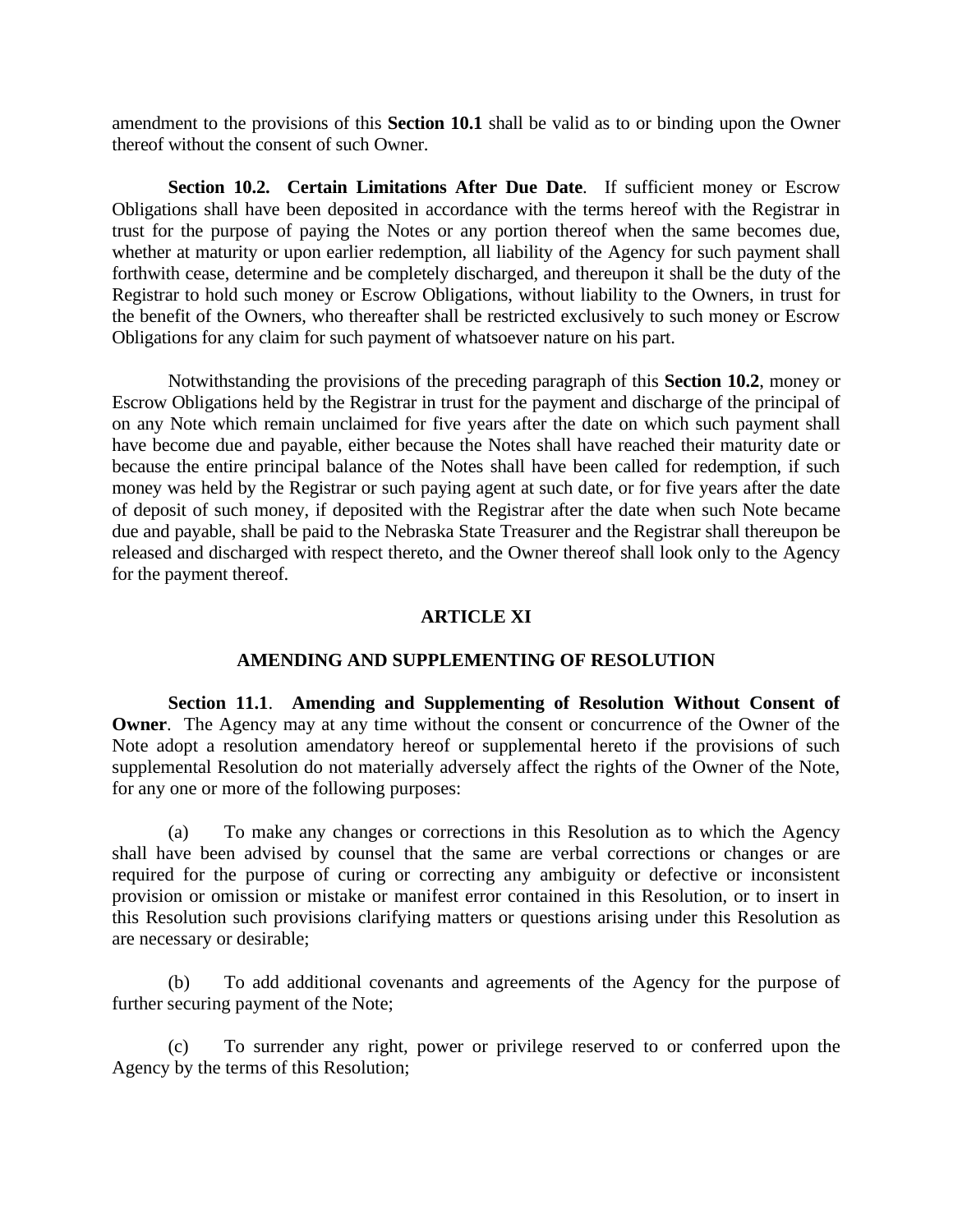(d) To confirm as further assurance any lien, pledge or charge, or the subjection to any lien, pledge or charge, created or to be created by the provisions of this Resolution; and

(e) To grant to or confer upon the Owner of the Note any additional rights, remedies, powers, authority or security that lawfully may be granted to or conferred upon them.

The Agency shall not adopt any supplemental Resolution authorized by the foregoing provisions of this **Section 11.1** unless in the opinion of counsel the adoption of such supplemental Resolution is permitted by the foregoing provisions of this **Section 11.1** and the provisions of such supplemental Resolution do not materially and adversely affect the rights of the Owner of the Note.

**Section 11.2. Amending and Supplementing of Resolution with Consent of Owner.** With the consent of the Owners of the Note, the Agency from time to time and at any time may adopt a resolution amendatory hereof or supplemental hereto for the purpose of adding any provisions to, or changing in any manner or eliminating any of the provisions of, this Resolution, or modifying or amending the rights and obligations of the Agency under this Resolution, or modifying or amending in any manner the rights of the Owner of the Note; provided, however, that, without the specific consent of the Owner of the Note, no supplemental Resolution amending or supplementing the provisions hereof shall: (a) change the fixed maturity date for the payment or the terms of the redemption thereof, or reduce the principal amount of the Note or the rate of interest thereon or the Redemption Price payable upon the redemption or prepayment thereof; (b) authorize the creation of any pledge of the Tax Revenues and other money and securities pledged hereunder, prior, superior or equal to the pledge of and lien and charge thereon created herein for the payment of the Note except to the extent provided in **Articles III** and **V**; or (c) deprive the Owner of the Note in any material respect of the security afforded by this Resolution. Nothing in this paragraph contained, however, shall be construed as making necessary the approval of the Owner\ of the Note of the adoption of any supplemental Resolution authorized by the provisions of **Section 11.1**.

It shall not be necessary that the consents of the Owner of the Note approve the particular form of wording of the proposed amendment or supplement or of the proposed supplemental Resolution effecting such amendment or supplement, but it shall be sufficient if such consents approve the substance of the proposed amendment or supplement. After the Owner of the Note shall have filed its consent to the amending or supplementing hereof pursuant to this Section, the Agency may adopt such supplemental Resolution.

**Section 11.3. Effectiveness of Supplemental Resolution.** Upon the adoption (pursuant to this **Article XI** and applicable law) by the Agency of any supplemental Resolution amending or supplementing the provisions of this Resolution or upon such later date as may be specified in such supplemental Resolution, (a) this Resolution and the Note shall be modified and amended in accordance with such supplemental Resolution, (b) the respective rights, limitations of rights, obligations, duties and immunities under this Resolution and the Owner of the Note shall thereafter be determined, exercised and enforced under this Resolution subject in all respects to such modifications and amendments, and (c) all of the terms and conditions of any such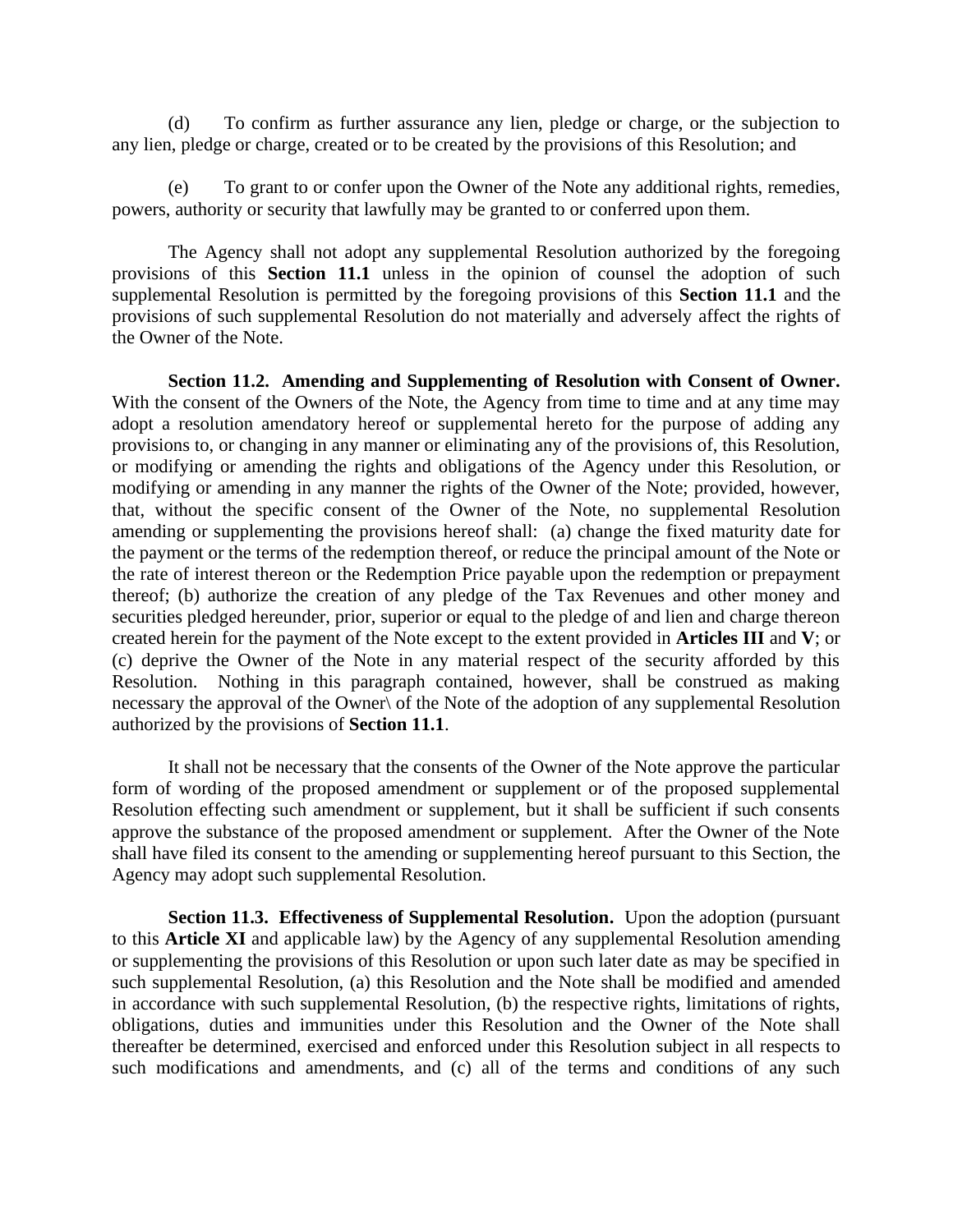supplemental Resolution shall be a part of the terms and conditions of the Note and of this Resolution for any and all purposes.

## **ARTICLE XII**

### **MISCELLANEOUS**

**Section 12.1. General and Specific Authorizations; Ratification of Prior Actions**. Without in any way limiting the power, authority or discretion elsewhere herein granted or delegated, the Agency hereby (a) authorizes and directs the Chairman, Finance Director, Secretary, City Manager and all other officers, officials, employees and agents of the City to carry out or cause to be carried out, and to perform such obligations of the Agency and such other actions as they, or any of them, in consultation with Special Counsel, the Owner and its counsel shall consider necessary, advisable, desirable or appropriate in connection with this Resolution, including without limitation the execution and delivery of all related documents, instruments, certifications and opinions, and (b) delegates, authorizes and directs the Finance Director the right, power and authority to exercise his independent judgment and absolute discretion in (1) determining and finalizing all terms and provisions to be carried by the Note not specifically set forth in this Resolution and (2) the taking of all actions and the making of all arrangements necessary, proper, appropriate, advisable or desirable in order to effectuate the issuance, sale and delivery of the Note. The execution and delivery by the Finance Director or by any such other officers, officials, employees or agents of the City of any such documents, instruments, certifications and opinions, or the doing by them of any act in connection with any of the matters which are the subject of this Resolution, shall constitute conclusive evidence of both the Agency's and their approval of the terms, provisions and contents thereof and of all changes, modifications, amendments, revisions and alterations made therein and shall conclusively establish their absolute, unconditional and irrevocable authority with respect thereto from the Agency and the authorization, approval and ratification by the Agency of the documents, instruments, certifications and opinions so executed and the actions so taken.

All actions heretofore taken by the Finance Director and all other officers, officials, employees and agents of the Agency, including without limitation the expenditure of funds and the selection, appointment and employment of Special Counsel and financial advisors and agents, in connection with issuance and sale of the Note, together with all other actions taken in connection with any of the matters which are the subject hereof, be and the same is hereby in all respects authorized, adopted, specified, accepted, ratified, approved and confirmed.

**Section 12.2. Proceedings Constitute Contract; Enforcement Thereof.** The provisions of this Resolution shall constitute a contract between the Agency and the Owner and the provisions thereof shall be enforceable by the Owner by mandamus, accounting, mandatory injunction or any other suit, action or proceeding at law or in equity that is presently or may hereafter be authorized under the laws of the State in any court of competent jurisdiction. Such contract is made under and is to be construed in accordance with the laws of the State.

After the issuance and delivery of any Note, this Resolution and any supplemental Resolution shall not be repealable, but shall be subject to modification or amendment to the extent and in the manner provided in this Resolution, but to no greater extent and in no other manner.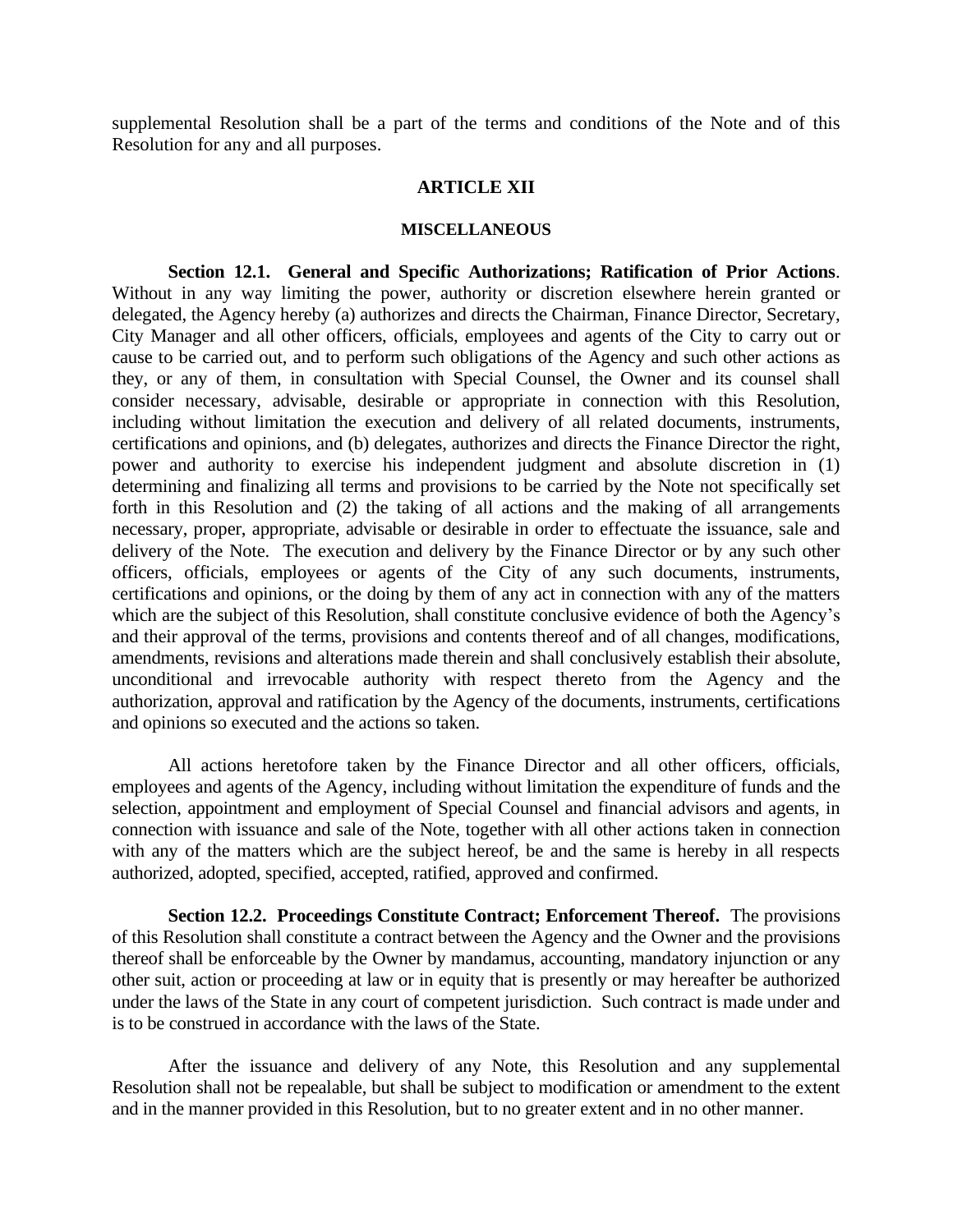**Section 12.3. Benefits of Resolution Limited to the Agency and the Owner**. With the exception of rights or benefits herein expressly conferred, nothing expressed or mentioned in or to be implied from this Resolution or the Note is intended or should be construed to confer upon or give to any person other than the Agency and the Owner of the Note any legal or equitable right, remedy or claim under or by reason of or in respect to this Resolution or any covenant, condition, stipulation, promise, agreement or provision herein contained. The Resolution and all of the covenants, conditions, stipulations, promises, agreements and provisions hereof are intended to be and shall be for and inure to the sole and exclusive benefit of the City, the Agency and the Owner from time to time of the Note as herein and therein provided.

**Section 12.4. No Personal Liability**. No officer or employee of the Agency shall be individually or personally liable for the payment of the principal of or interest on the Note. Nothing herein contained shall, however, relieve any such officer or employee from the performance of any duty provided or required by law.

**Section 12.5. Effect of Saturdays, Sundays and Legal Holidays**. Whenever this Resolution requires any action to be taken on a Saturday, Sunday or legal holiday, such action shall be taken on the first business day occurring thereafter. Whenever in this Resolution the time within which any action is required to be taken or within which any right will lapse or expire shall terminate on a Saturday, Sunday or legal holiday, such time shall continue to run until midnight on the next succeeding business day.

**Section 12.6. Partial Invalidity**. If any one or more of the covenants or agreements or portions thereof provided in this Resolution on the part of the City, the Agency or the Registrar to be performed should be determined by a court of competent jurisdiction to be contrary to law, then such covenant or covenants, or such agreement or agreements, or such portions thereof, shall be deemed severable from the remaining covenants and agreements or portions thereof provided in this Resolution and the invalidity thereof shall in no way affect the validity of the other provisions of this Resolution or of the Note, but the Owner of the Note shall retain all the rights and benefits accorded to them hereunder and under any applicable provisions of law.

If any provisions of this Resolution shall be held or deemed to be or shall, in fact, be inoperative or unenforceable or invalid as applied in any particular case in any jurisdiction or jurisdictions or in all jurisdictions, or in all cases because it conflicts with any constitution or statute or rule of public policy, or for any other reason, such circumstances shall not have the effect of rendering the provision in question inoperative or unenforceable or invalid in any other case or circumstance, or of rendering any other provision or provisions herein contained inoperative or unenforceable or invalid to any extent whatever.

**Section 12.7. Law and Place of Enforcement of this Resolution**. The Resolution shall be construed and interpreted in accordance with the laws of the State of Nebraska. All suits and actions arising out of this Resolution shall be instituted in a court of competent jurisdiction in the State of Nebraska except to the extent necessary for enforcement, by any trustee or receiver appointed by or pursuant to the provisions of this Resolution, or remedies under this Resolution.

**Section 12.8. Effect of Article and Section Headings and Table of Contents**. The headings or titles of the several Articles and Sections hereof, and any table of contents appended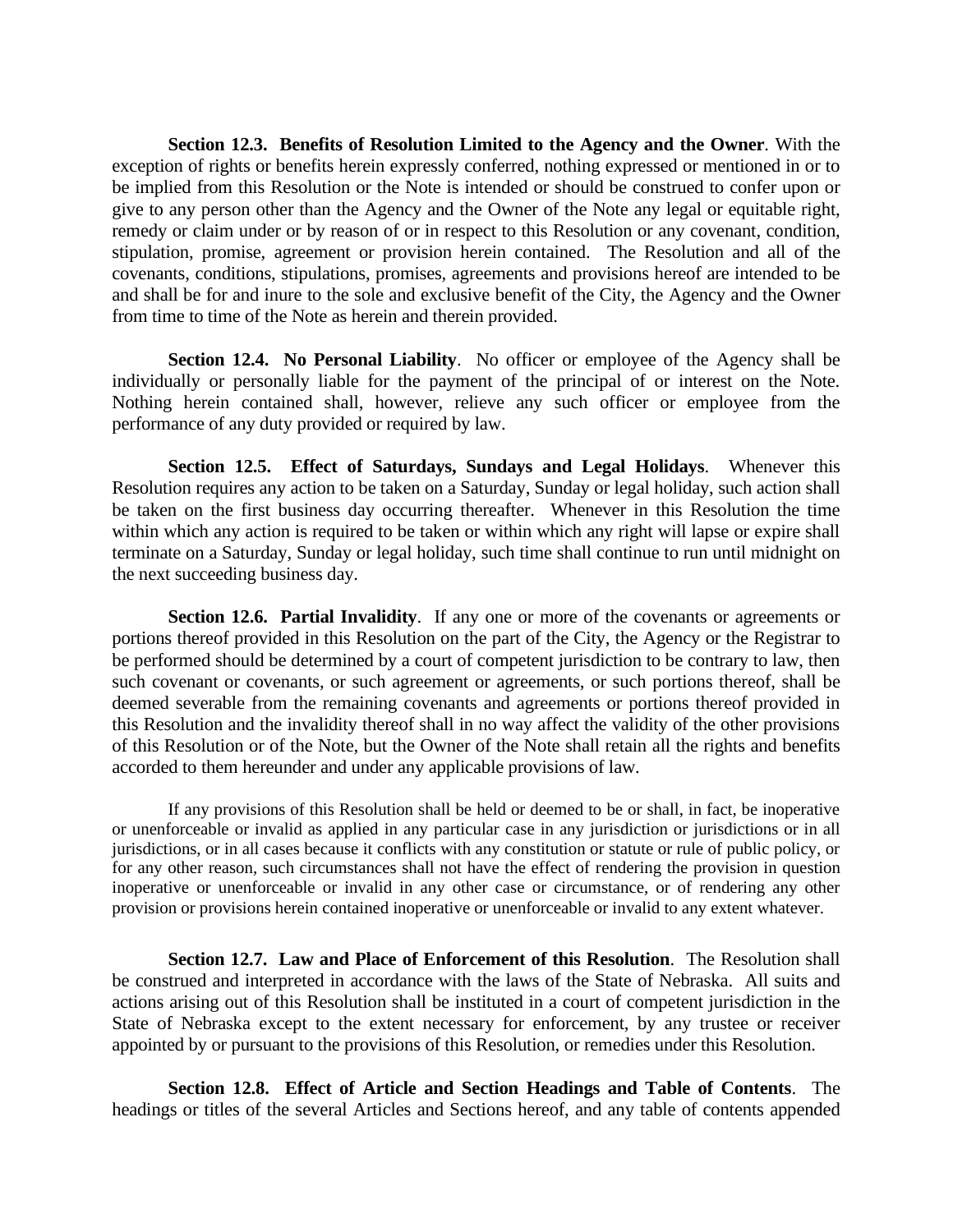hereto or to copies hereof, shall be solely for convenience of reference and shall not affect the meaning, construction, interpretation or effect of this Resolution.

**Section 12.9. Repeal of Inconsistent Resolution**. Any Resolution of the City, or the Agency and any part of any resolution, inconsistent with this Resolution is hereby repealed to the extent of such inconsistency.

**Section 12.10. Publication and Effectiveness of this Resolution**. This Resolution shall take effect and be in full force from and after its passage by the Community Development Agency of the City.

**Section 12.11 Agency to Execute Redevelopment Contract and Approve Plan.** The Chairman and Secretary are authorized and directed to execute the Redevelopment Contract, in the form presented with such changes as the Chairman, in his discretion deems proper. The Plan is approved and adopted.

## **PASSED AND ADOPTED: May 16, 2022.**

**REDEVELOPMENT PLAN:** Pepplitsch reviewed a proposed redevelopment plan with Hamilton Builders LLC for the development of self-storage unit complex in Redevelopment Area #1. He explained the developer would construct various sized units in a fenced area, office space, landscaping, and outdoor storage in three phases. Resolution No. 2022-05 was presented for consideration. Following discussion, moved by McFarland, seconded by Smith, to approve Resolution No. 2022-05 as corrected to reflect the correct name of the developer. Roll call. Voting "aye" were Jason Fagot, John Fagot, Hall, Smith, McFarland, Denker. Motion carried.

#### **RESOLUTION NO. 2022 - 05**

# **RESOLUTION FORWARDING A REDEVELOPMENT PLAN OF THE CITY OF LEXINGTON, NEBRASKA TO THE PLANNING COMMISSION OF THE CITY OF LEXINGTON FOR PURPOSES OF HOLDING A PUBLIC HEARING THEREON AND FOR ITS REVIEW AND RECOMMENDATION REGARDING SAID PLAN'S CONFORMITY WITH THE COMPREHENSIVE PLAN OF THE CITY OF LEXINGTON**

# **BE IT RESOLVED BY THE COMMUNITY DEVELOPMENT AGENCY OF LEXINGTON, NEBRSAKA:**

#### **Recitals:**

a. The Mayor and Council of the City of Lexington, Nebraska (the **"City"**), upon the recommendation of the Planning Commission of the City of Lexington, Nebraska (the **"Planning Commission"**), and in compliance with all public notice requirements imposed by the Community Development Law, Chapter 18, Article 21, Reissue Revised Statutes of Nebraska, as amended (the **"Act"**), duly declared the redevelopment area legally described on **Exhibit A** attached hereto (the **"Redevelopment Project Area"**) to be blighted and substandard and in need of redevelopment; and